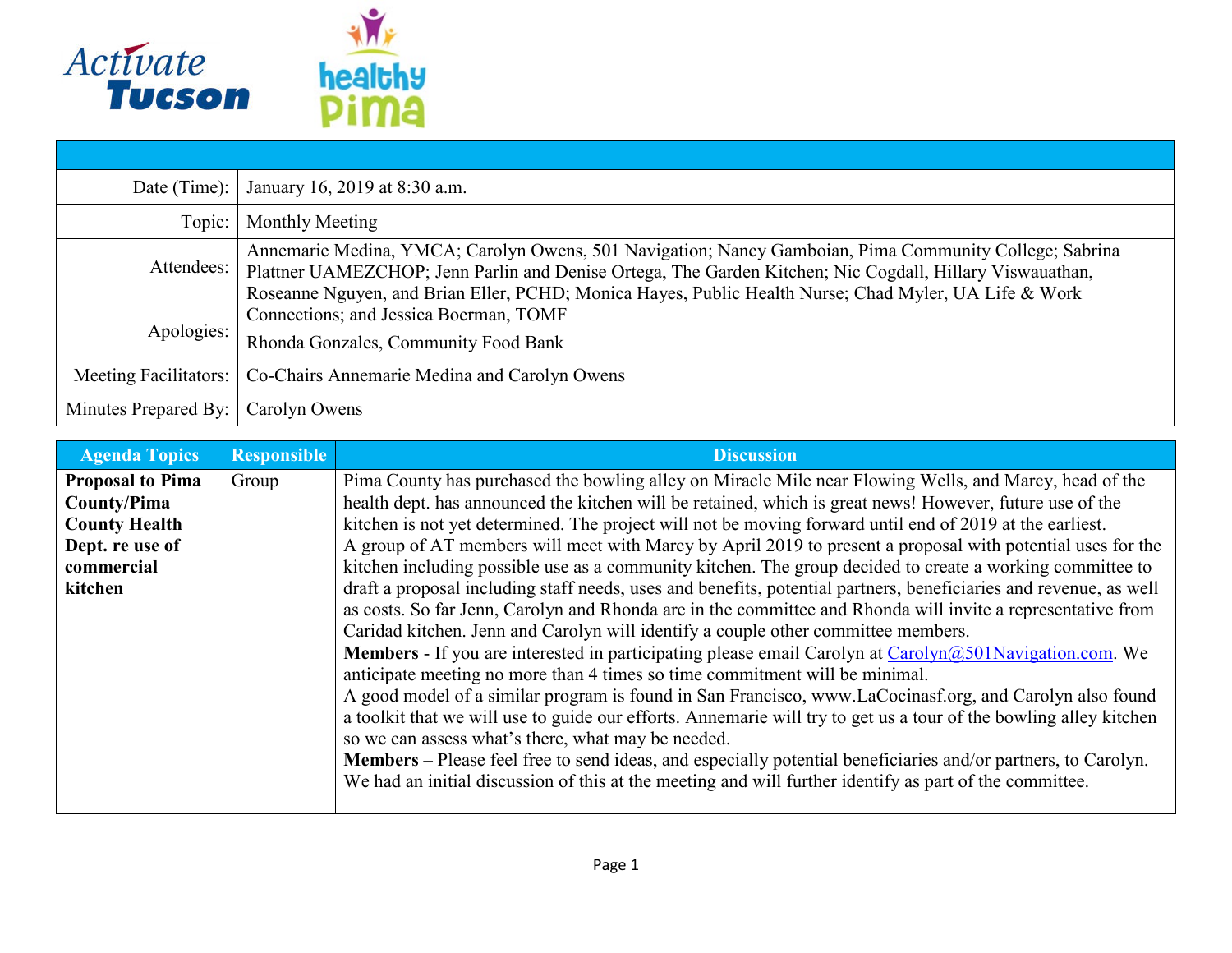



| <b>Board of</b><br><b>Supervisor</b><br>attendance at<br><b>February AT</b><br>meeting | Group   | Due to the difficulty in scheduling Pima County Supervisors, the group decided we will invite one Supervisor<br>at a time (two max) to Activate Tucson meetings instead of hosting a large panel. The AT co-chairs have<br>invited both Supervisor Miller and Supervisor Valadez and invited them both to the February 20, 2019 AT<br>meeting. As of January 21, 2019 neither has responded. Gabriela has a connection with Supervisor Valadez<br>and will follow up to try and schedule.<br>Policies and activities to share with representatives will include complete streets, transportation, and                                                                                                                                                                                                                                                                                                                                                                                                                                                                                                                                                                                                                                                                                                                                                                                                                                                                                                                                                                                                                                                                                                                                                                          |
|----------------------------------------------------------------------------------------|---------|--------------------------------------------------------------------------------------------------------------------------------------------------------------------------------------------------------------------------------------------------------------------------------------------------------------------------------------------------------------------------------------------------------------------------------------------------------------------------------------------------------------------------------------------------------------------------------------------------------------------------------------------------------------------------------------------------------------------------------------------------------------------------------------------------------------------------------------------------------------------------------------------------------------------------------------------------------------------------------------------------------------------------------------------------------------------------------------------------------------------------------------------------------------------------------------------------------------------------------------------------------------------------------------------------------------------------------------------------------------------------------------------------------------------------------------------------------------------------------------------------------------------------------------------------------------------------------------------------------------------------------------------------------------------------------------------------------------------------------------------------------------------------------|
|                                                                                        |         | commercial kitchen project. We will discuss past accomplishments and thank them for their support of related<br>project and policies.<br>Next Steps – Follow up with Supervisors to confirm if attending, if yes, promote attendance at Feb AT<br>meeting to stakeholders. Review BOS minutes to see what related policies have been implemented and/or are<br>in process.<br>For consideration $-$ We may want to invite those running for Mayor at a future AT meeting                                                                                                                                                                                                                                                                                                                                                                                                                                                                                                                                                                                                                                                                                                                                                                                                                                                                                                                                                                                                                                                                                                                                                                                                                                                                                                       |
| <b>New Business</b>                                                                    | Sabrina | Sabrina suggests AT schedule an event to raise awareness of our group. Perhaps a health fair or fun run or<br>similar? This would promote our accomplishments and awareness of what we are working to do. We'll<br>explore this further in future meetings, thanks Sabrina!                                                                                                                                                                                                                                                                                                                                                                                                                                                                                                                                                                                                                                                                                                                                                                                                                                                                                                                                                                                                                                                                                                                                                                                                                                                                                                                                                                                                                                                                                                    |
| <b>Member Activities</b><br>and<br><b>Announcements</b>                                | Members | Pima College spring semester has interns looking for health and wellness opportunities, personal trainers<br>and wellness coaches, could help with workshop, events, etc. Contact Nancy Gamboian,<br>ngamboian@pima.edu if interested. Available to do outreach, a workshop, can put together a topic on<br>wellness. Students throughout the City.<br>All PCC campuses offer fitness classes for credit that offers multiple facilities now available for your use,<br>one credit so cheap, must be 16 and over, seniors 55 and over get discount, classes begin in two weeks,<br>https://bannerweb.pima.edu/pls/pima/az tw subcrse catalog.p subjcrse list?p subject code=FAW<br>Feb 6 <sup>th</sup> , 2 p.m. to 3:30 free grant writing training at Valdez library provided by Carolyn, you may RSVP<br>at https://pima.bibliocommons.com/events/search/local start=2019-02-<br>06%20TO%20&fq=branch_location_id:(MAI)/event/5c2012d9b045903400695192<br>Fit first Saturday at Garden Kitchen, do activity class, varies, also food demonstration, then garden class,<br>March is focus on kids, FREE, no need to sign up okay to come to part of classes no need to go to all.<br>Also Partnering with PC seed library, growing chick peas from them, Feb 23 <sup>rd</sup> is what you can make with<br>chick peas, visit www.gardenkitchen.org, also classes for a fee, see attached flyer and feel free to share.<br>Garden classes every Thursday a.m. 8 to 9 at the garden at Garden Kitchen, get to take food home too<br>PCHD Feb 18 <sup>th</sup> to 20 <sup>th</sup> bike and walk to school program, need bouncy balls, sunglasses, notebooks (log),<br>for the event, get logo on flyer, need 8,000 each item, have a few hundred right now. Oriental trader has |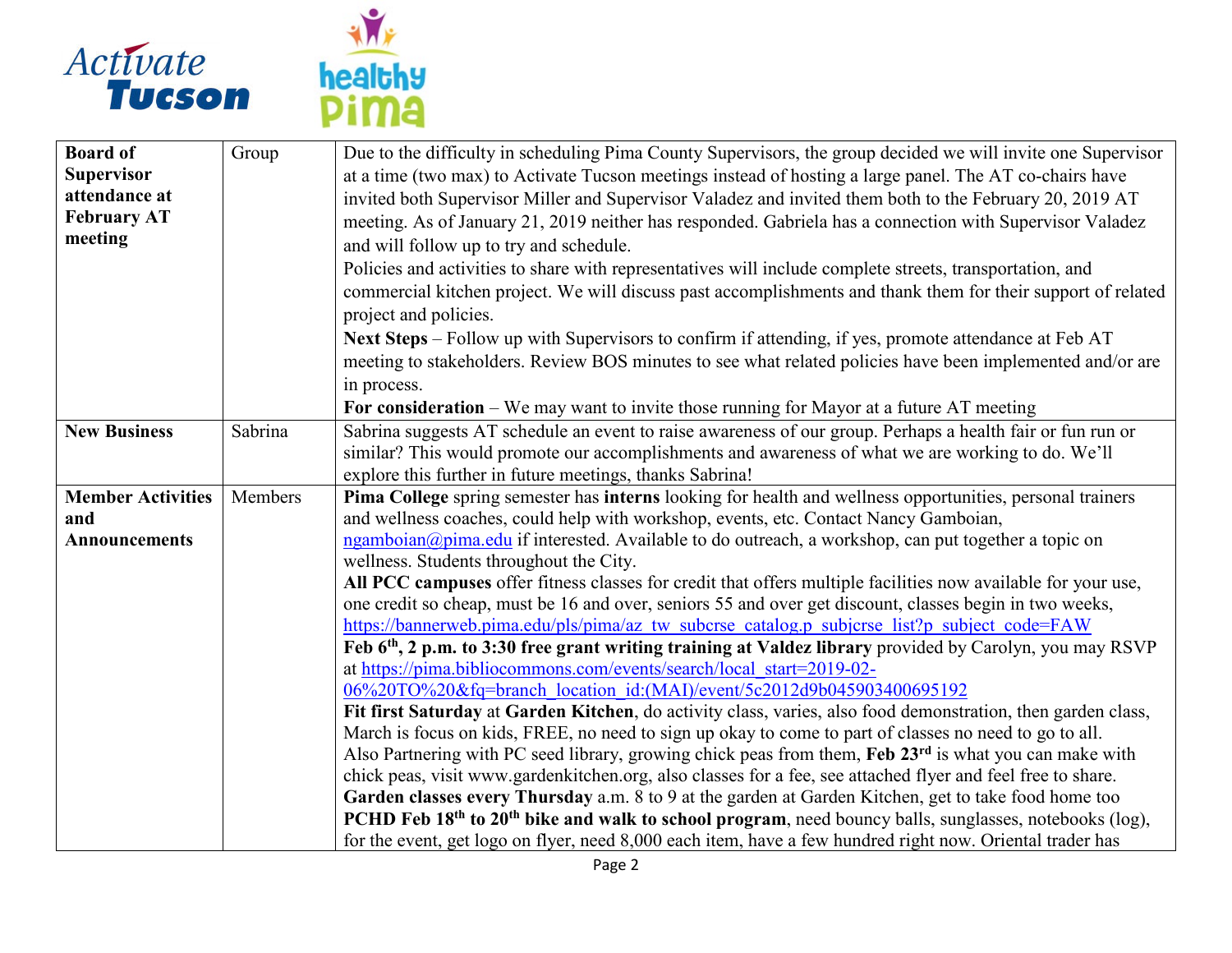



|                        | bouncy balls if want to purchase, look at Healthy Pima.com/schools, national walk and bike program, website                                      |
|------------------------|--------------------------------------------------------------------------------------------------------------------------------------------------|
|                        | for flyer                                                                                                                                        |
|                        | PC Rec, family fun event Feb 2 <sup>nd</sup> , Truly Nolen providing hot dogs, demo classes, 11 to 2, at Ellie Towne                             |
|                        | Center,                                                                                                                                          |
|                        | Feb 14 <sup>th</sup> healthy heart event, 10 to 2 also Ellie Towne Center,                                                                       |
|                        | March Madness event for families too, see website for more info of all events                                                                    |
|                        | http://webcms.pima.gov/cms/one.aspx?portalId=169&pageId=3696                                                                                     |
|                        | Diabetes Empowerment Education program training able to be offered by public health nurse, County has                                            |
|                        | license for curriculum, looking for locations to teach classes, now offered at El Rio and PY tribe, offered at                                   |
|                        | Ott Y, to qualify attendees have diabetes, 18 and older, and make a 6 week commitment, once a week class                                         |
|                        | for hour or two, helps take control of diabetes, still in pilot program, Ott will promote pilot program market                                   |
|                        | via the Y, also have held at Abrams health center and Rec at Ellie Towne, also available in Spanish via other                                    |
|                        | nurse. Program used to be only Medicare but now broader, no charge.                                                                              |
|                        | https://webcms.pima.gov/cms/One.aspx?portalId=169&pageId=452168                                                                                  |
|                        | Jan 23 <sup>rd</sup> Mayor and council study session to review complete streets policy LSA having one to one                                     |
|                        | meetings with all council members, so far no opposition to policy from City Council                                                              |
|                        | ALL EVENTS – Please share via your social media sites, let's support each other!                                                                 |
|                        | Next meeting: Wednesday, Feb 20 <sup>th</sup> at 8:30 a.m. possible meeting with BOS representative, confirmation will be sent in next two weeks |
| Hope we see you there! |                                                                                                                                                  |
|                        |                                                                                                                                                  |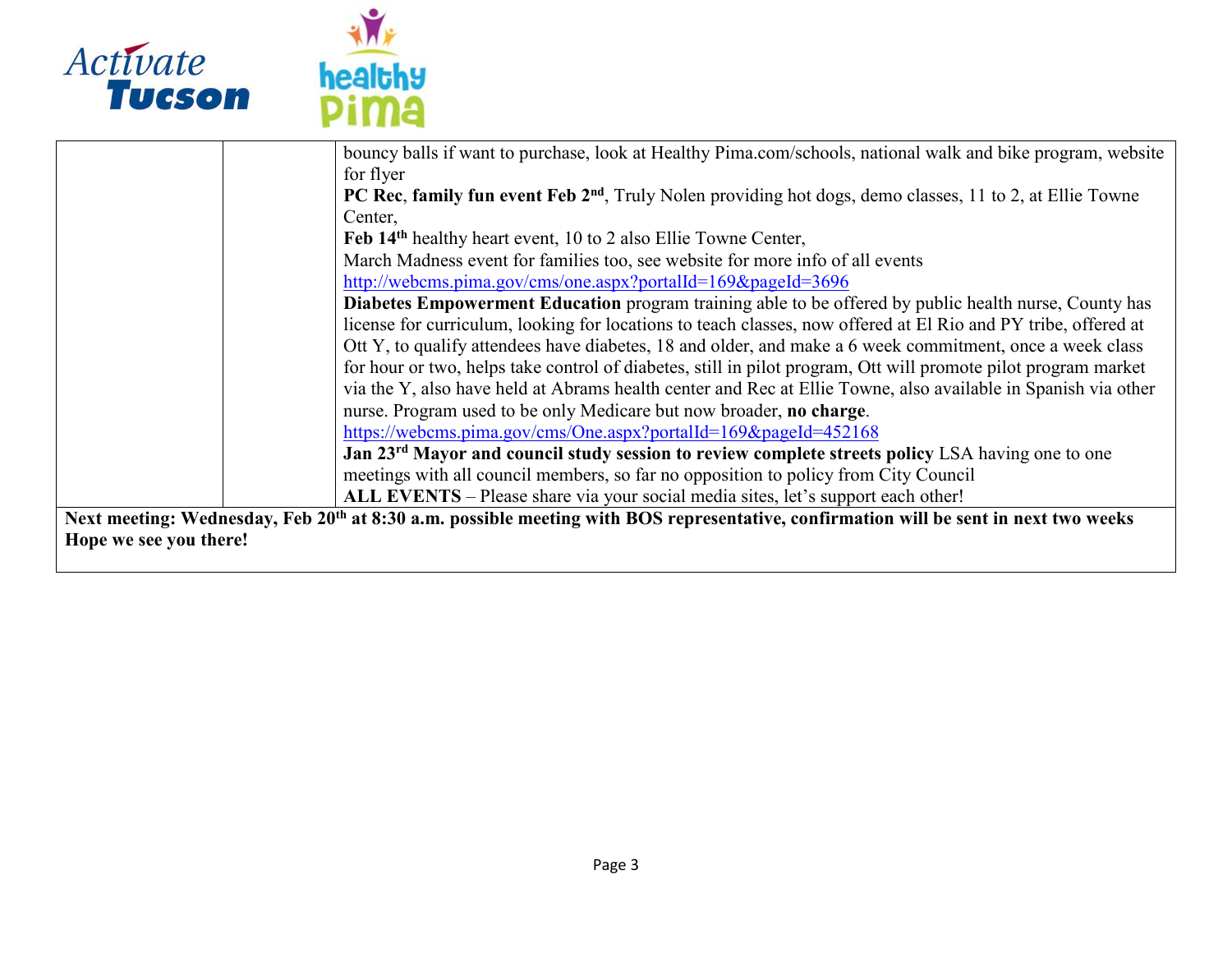

| Date (Time): $ $         | February 20, 2019 at 8:30 a.m.                                                                                                                                                                                                                                                                                                                                                                                                                                                                                 |  |  |
|--------------------------|----------------------------------------------------------------------------------------------------------------------------------------------------------------------------------------------------------------------------------------------------------------------------------------------------------------------------------------------------------------------------------------------------------------------------------------------------------------------------------------------------------------|--|--|
| Topic:                   | Monthly Meeting with Special Guest Pima County Supervisor Ramon Valadez                                                                                                                                                                                                                                                                                                                                                                                                                                        |  |  |
| Attendees:<br>Apologies: | Annemarie Medina, YMCA; Carolyn Owens, 501 Navigation; Nancy Gamboian, Pima Community College; Sabrina<br>Plattner UA MEZCOPH; Denise Ortega, The Garden Kitchen; Hillary Viswanathan, Roseanne Nguyen, and Brian Eller,<br>PCHD; Haily Ahmea, Community Partners Inc.; Kate DeSheild, Community Representative; Valerie Seeton and Barbara<br>Eiswerth, Iskashitaa Refugee Network; Ruth Reiman, PAG; Moira Alexander, El Rio Health Center; Gabriela Barrillas,<br>AZ Health Zone; and Jessica Boerman, TOMF |  |  |
|                          | Rhonda Gonzales, Community Food Bank, Nic Cogdall, PCHD                                                                                                                                                                                                                                                                                                                                                                                                                                                        |  |  |
| Meeting Facilitators:    | Co-Chairs Annemarie Medina and Carolyn Owens                                                                                                                                                                                                                                                                                                                                                                                                                                                                   |  |  |
| Minutes Prepared By:     | Carolyn Owens                                                                                                                                                                                                                                                                                                                                                                                                                                                                                                  |  |  |

| <b>Agenda Topics</b>                                                                                 | <b>Responsible</b>    | <b>Discussion</b>                                                                                                                                                                                                                                                                                                                                                                                                                                                                                                                                                                                                                                                                                                                                                                                                                                                                                                                                                                                                                                                                                                                                                                                                                                                                                                                                                                  |
|------------------------------------------------------------------------------------------------------|-----------------------|------------------------------------------------------------------------------------------------------------------------------------------------------------------------------------------------------------------------------------------------------------------------------------------------------------------------------------------------------------------------------------------------------------------------------------------------------------------------------------------------------------------------------------------------------------------------------------------------------------------------------------------------------------------------------------------------------------------------------------------------------------------------------------------------------------------------------------------------------------------------------------------------------------------------------------------------------------------------------------------------------------------------------------------------------------------------------------------------------------------------------------------------------------------------------------------------------------------------------------------------------------------------------------------------------------------------------------------------------------------------------------|
| <b>Supervisor</b><br><b>Valadez discusses</b><br>current activities<br>and recent<br>accomplishments | Supervisor<br>Valadez | Pima County has several projects that support physical activity: 1) The Loop is 131 miles right now, and<br>Tucson is a gold community for cycling mainly due to the Loop. We are trying to go platinum, and there are<br>plans to expand the Loop to the SW and NW areas of town; 2) Veteran Memorial Sport Park, Pima County<br>acquired the property south of the sport park in 2013, in Dec 2018, the stadium was paid off. Want to expand<br>use, with sand based field easier to use, use less water, able to use year round and open to pro and local sports<br>teams. Expand to have Pickle Ball courts plus extra fields, will be tied into the Loop too, near Ajo Way. Pima<br>County has an RFI out right now for developers. Want to develop for restaurants, shops, hotels, etc. to serve<br>soccer tournaments. Once completed Pima County will be a leader for soccer fields in the US. 36 <sup>th</sup> and Kino<br>includes Utterback, etc. many schools, school kids get to name the park, but can't be after one person. Will go<br>on PC website for voting, 3 final names from each school. This will create buy in for the park. Have power<br>issues in the area for electricity, TEP will help finish the park with walking trail, open space so not super<br>developed, desert like, mainly for day time use. http://www.kinosportscomplex.com/kerp.shtml |
| <b>Supervisor</b>                                                                                    | Supervisor            | There is no one size fits all as each Supervisor has a different way they prefer to receive feedback and/or                                                                                                                                                                                                                                                                                                                                                                                                                                                                                                                                                                                                                                                                                                                                                                                                                                                                                                                                                                                                                                                                                                                                                                                                                                                                        |
| Valadez on how                                                                                       | Valadez               | information. Each elected official is different, some may be fine with email, or meet in person, or phone call.                                                                                                                                                                                                                                                                                                                                                                                                                                                                                                                                                                                                                                                                                                                                                                                                                                                                                                                                                                                                                                                                                                                                                                                                                                                                    |
| best to share with                                                                                   |                       | Call and ask their assistants the preferred method. Keep in mind that the Supervisors receive 100s of emails a                                                                                                                                                                                                                                                                                                                                                                                                                                                                                                                                                                                                                                                                                                                                                                                                                                                                                                                                                                                                                                                                                                                                                                                                                                                                     |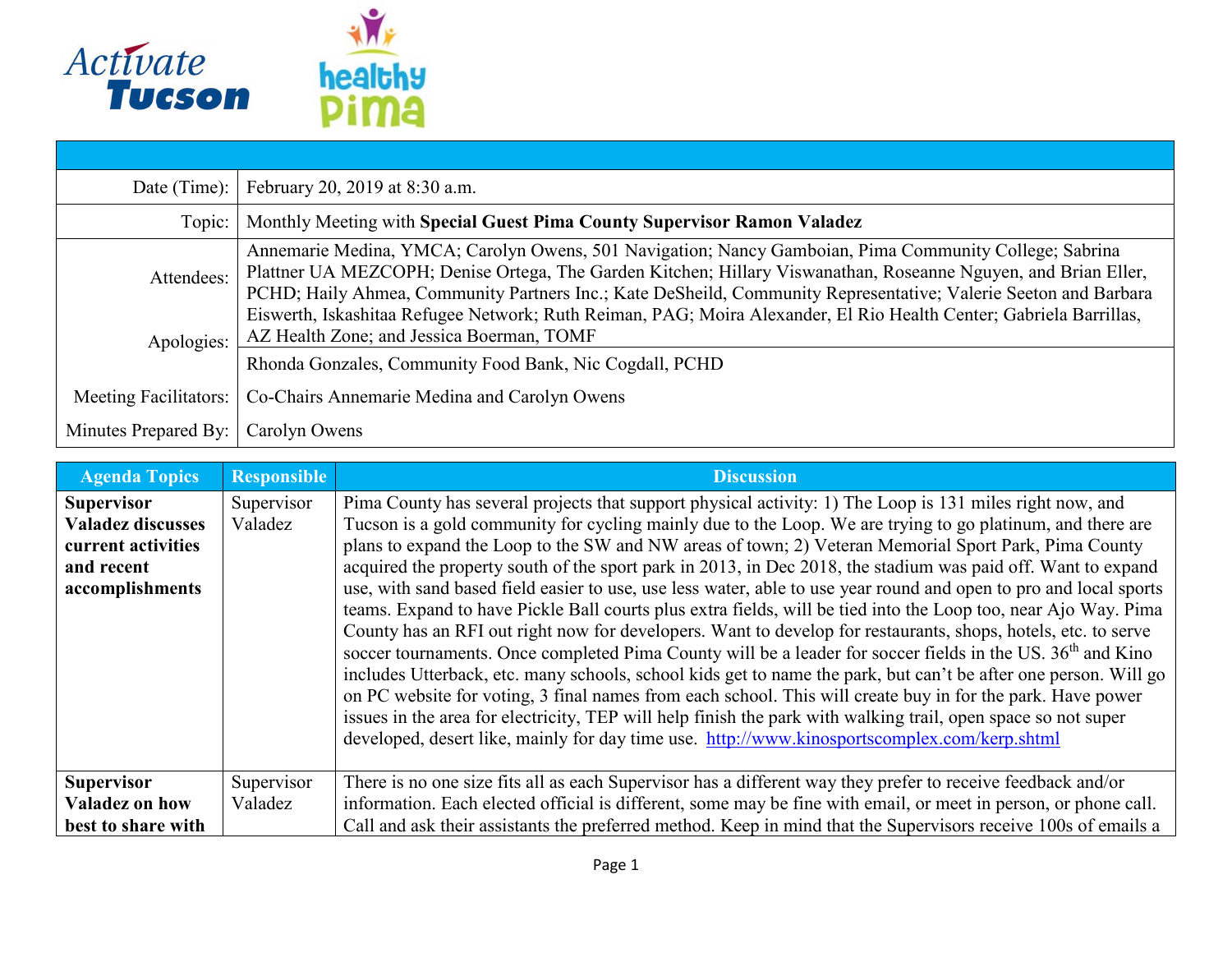



| <b>Pima County</b><br><b>Supervisors</b>           |       | day. When sharing information, please no 10 to 15 page reports, much too long. Keep the information, facts,<br>etc., short and to the point, no more than one page and large font (no smaller than 14 pt). Bulleted list or other<br>easy to share information and easy to review. Make sure contact information is included so the Supervisors<br>know how to call for more information.<br>Even if asking to support specific issue policy, etc. still provide a copy, short, send to a staff member ask staff<br>member for best way to share info and/or provide feedback.                                                                                                                                                                                                                                                                                                                                                                                                                                                                                                                                                                                                                                                                                                                                                                                                                                                                                                                                                                                                                                                                                                                                                                                                                                                                                                                                                                                                                                                                                                                                                                                                                                                                                                                                                                                                                                                                                                                                                                      |
|----------------------------------------------------|-------|-----------------------------------------------------------------------------------------------------------------------------------------------------------------------------------------------------------------------------------------------------------------------------------------------------------------------------------------------------------------------------------------------------------------------------------------------------------------------------------------------------------------------------------------------------------------------------------------------------------------------------------------------------------------------------------------------------------------------------------------------------------------------------------------------------------------------------------------------------------------------------------------------------------------------------------------------------------------------------------------------------------------------------------------------------------------------------------------------------------------------------------------------------------------------------------------------------------------------------------------------------------------------------------------------------------------------------------------------------------------------------------------------------------------------------------------------------------------------------------------------------------------------------------------------------------------------------------------------------------------------------------------------------------------------------------------------------------------------------------------------------------------------------------------------------------------------------------------------------------------------------------------------------------------------------------------------------------------------------------------------------------------------------------------------------------------------------------------------------------------------------------------------------------------------------------------------------------------------------------------------------------------------------------------------------------------------------------------------------------------------------------------------------------------------------------------------------------------------------------------------------------------------------------------------------|
| Group Q and A<br>with Supervisor<br><b>Valadez</b> | Group | Ruth from Pima Assoc. of Governments (PAG) discusses on air quality, our community has exceeded ozone<br>limits and she feels there is low awareness of this issue and no urgency to address it. Supervisor Valadez has<br>met with PAG representatives about the report on air quality. Keep in mind that when temps go up ozone<br>levels will go up. What can we do? Use mass transit, drive less, car pool, there is a new service called waves<br>car pool (open source), generally we need more awareness of importance of less car use. There is a system<br>that collects wait time, this will help because idling cars reduces efficiency and increases exhaust. Ruth<br>recommends our community be proactive in addressing this, don't wait until EPA has to step in.<br>PAG has GIS map that shows levels of temperatures, urban island effect, and that this disparately impacts low<br>income areas (complete streets could mitigate some of this). Need to figure out park space per person and<br>make sure everyone has access. This is part of Pima Prospers goals.<br>New SNAP requirements, beneficiaries must be in school, working, or volunteering, need follow up on how<br>Pima County will address this.<br>Iskashitaa has question about edible trees for the Loop? Re: edible trees on the Loop, some areas are not<br>appropriate, Pima County does want to add some healthy snack places along the Loop. See events for more<br>info about Iskashitaa's edible tree tours and resources.<br>Complete Streets - City of Tucson recently passed Complete Streets policy, generally means a different<br>focus on road use, instead of only cars, it promotes mobility and safety for all users. Pima County has<br>complete streets outline, not yet official policy. Brian asked what are barriers to passing complete streets?<br>How can our coalition support that? Complete streets will affect outlying areas, most of complete streets<br>guidelines are already incorporated. See Sonoran Desert Plan for detail on guidelines (we will review at<br>March meeting). Barrier could be where there is a mix of housing and new development, mixed use. Tending<br>toward mix of socio economic mix for development, could increase fees for developers but that translates to<br>increase costs for homeowners' renters. Barrier could be less affordability. Each area has different criteria and<br>guidelines, things to meet. Another challenge will be to retrofit existing communities to include complete |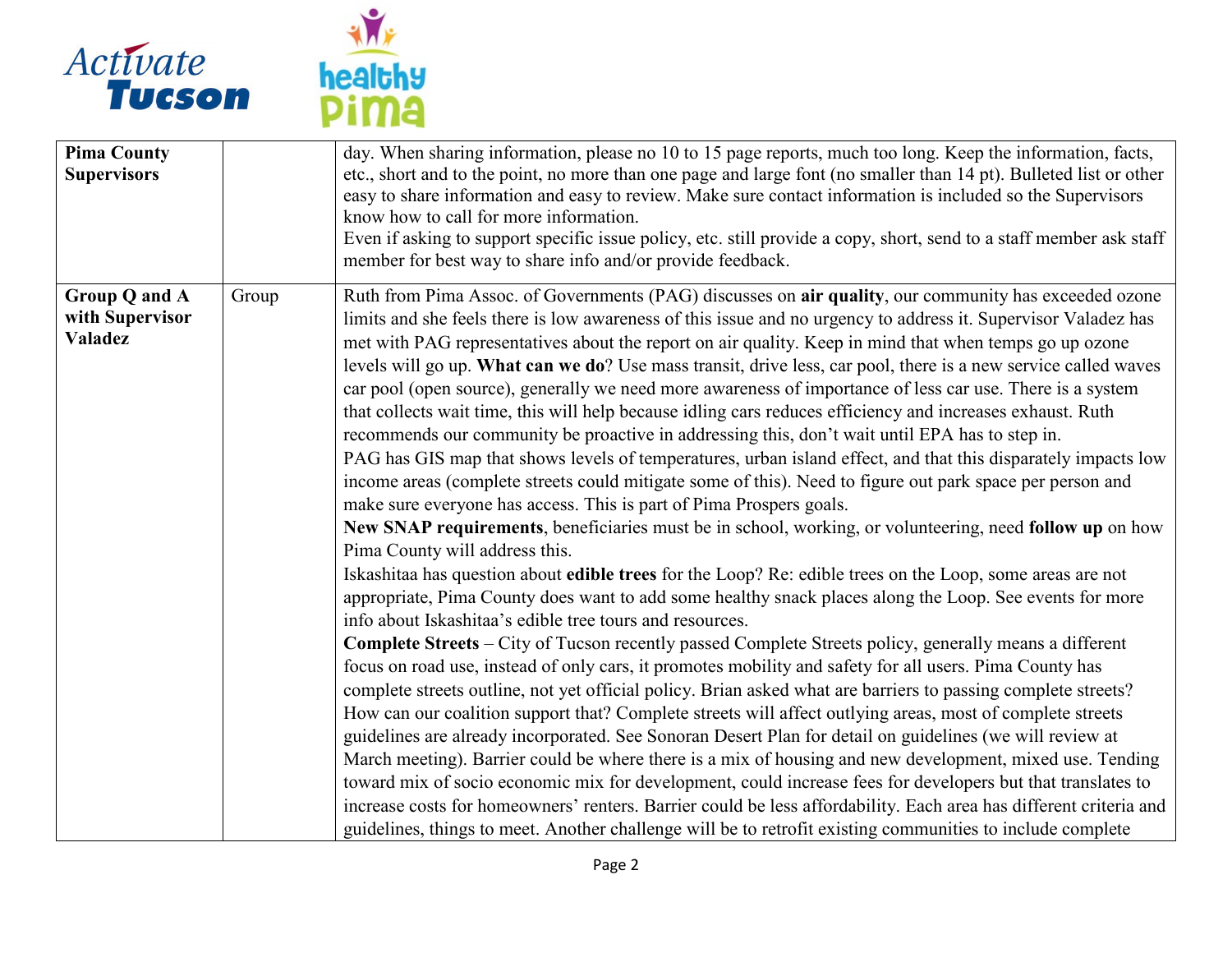

| and<br><b>Announcements</b> |         | March 2 <sup>nd</sup> First Saturday monthly event at the Garden Kitchen, walk, food demonstration, gardening class                                                                                                      |
|-----------------------------|---------|--------------------------------------------------------------------------------------------------------------------------------------------------------------------------------------------------------------------------|
| <b>Member Activities</b>    | Members | Feb 26, Thrive in the '05, crime prevention grant, meeting 5:30 to 7 p.m. community members invited to<br>attend to discuss what their community needs, contact Brian Eller for more info $Brian.Eller@pima.gov$ .       |
|                             |         | Brian invite Supervisor Valadez to visit a school and promote recess<br>$\bullet$<br>Further discussion at a future meeting on what AT can do to support improved air quality<br>$\bullet$                               |
|                             |         | PCHD as well as tour the kitchen to assess for potential use                                                                                                                                                             |
|                             |         | New property commercial kitchen – committee will schedule a meeting with Supervisor Valadez and<br>$\bullet$                                                                                                             |
|                             |         | Review Pima Prospers and Sonoran Desert Plan, how do they support complete streets? What are next<br>$\bullet$<br>steps to implement complete streets in unincorporated Pima County?                                     |
|                             |         | implemented? What are potential impacts, negative and positive?                                                                                                                                                          |
|                             |         | Review and discuss new SNAP requirements in an upcoming AT meeting, how will it be<br>$\bullet$                                                                                                                          |
|                             |         | parks.<br><b>Next Steps:</b>                                                                                                                                                                                             |
|                             |         | focus area for the grant. Pima County Supervisors could help facilitate long term maintenance of the pocket                                                                                                              |
|                             |         | PCHD REACH grant, part of the grant will connect schools and create pocket parks. South Tucson is the                                                                                                                    |
|                             |         | Supervisor Valadez will reach out to Brian to schedule a visit to a school.                                                                                                                                              |
|                             |         | recess. There is an opportunity for all representatives to support by visiting a school to promote recess.                                                                                                               |
|                             |         | partners for this issue. Want to add to the bill and expand use of it. PCHD has recess program for active                                                                                                                |
|                             |         | cook, how to start a restaurant, or do value added products. Albuquerque has great model program.<br><b>Recess bill</b> passed last year, mandates recess in K-5 schools, our group helped support and worked with other |
|                             |         | development center with the kitchen (part of Thrive in the '05). Possible uses are to teach people how to                                                                                                                |
|                             |         | will set a meeting. Brian mentions current HUD grant, and other funding available for economic                                                                                                                           |
|                             |         | partnerships for the new kitchen, Supervisor Valadez would definitely be interested in this, the committee                                                                                                               |
|                             |         | <b>Commercial kitchen at new Pima County property</b> (bowling alley) $- AT$ is interested in exploring                                                                                                                  |
|                             |         | would be unincorporated area but there is a lot of population in that area.                                                                                                                                              |
|                             |         | different for low income communities. Supervisor Valadez can see complete streets passing in Pima County,                                                                                                                |
|                             |         | step is to adopt the policy, next step is design guidelines. Different for rural and urban settings and can be                                                                                                           |
|                             |         | need to engage the community, look at how low cost strategies can be incorporated. Gabriela says the first                                                                                                               |
|                             |         | streets. Bottom line is it do able and is it affordable? Especially challenging in low income communities,                                                                                                               |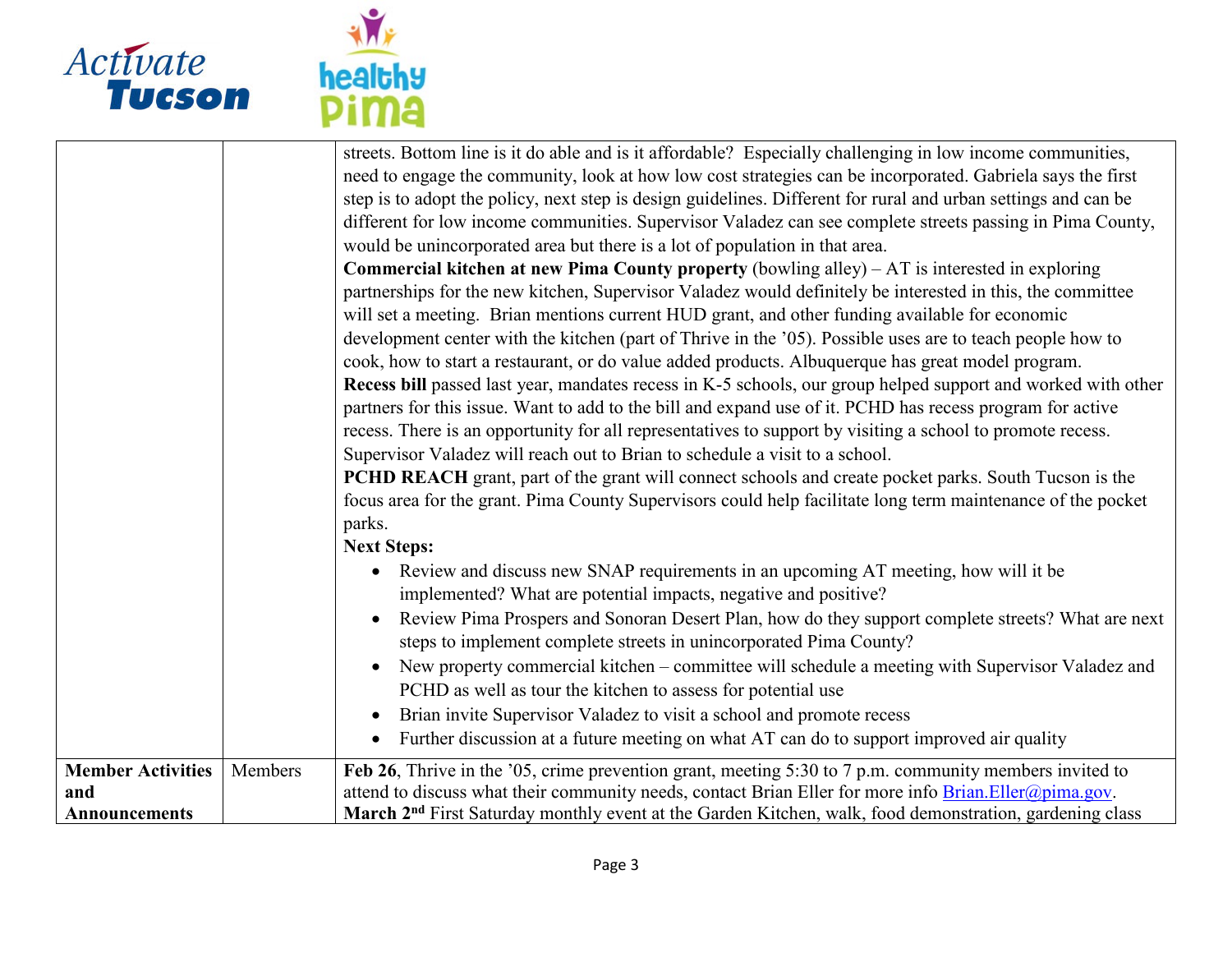

|                              | March 7 <sup>th</sup> grand opening of El Rio clinic at Cherrybell and 22 <sup>nd</sup> , please see attached flyer, this is a new clinic |
|------------------------------|-------------------------------------------------------------------------------------------------------------------------------------------|
|                              |                                                                                                                                           |
|                              | that is bigger and with more comprehensive services than the clinic on Broadway it is replacing.                                          |
|                              | https://www.elrio.org/el-rio-health-to-open-new-cherrybell-site-in-december-2018/                                                         |
|                              | March 10 <sup>th</sup> , luncheon at Café 54, Iskashitaa Napali refugees are preparing the meal for the event                             |
|                              | Ongoing - Iskashitaa doing edible tours, including a tour at Tucson Botanical Gardens, would like other                                   |
|                              | places to tour. Have edible tree kit, has examples of local fruits and bay leaves etc. to increase awareness of                           |
|                              | what is edible. Info at FB or website or can add to mailing list.                                                                         |
|                              | https://www.facebook.com/IskashitaaRefugeeNetwork/                                                                                        |
|                              | April 7 <sup>th</sup> , is Cyclovia! Starts at 9 a.m. Banner is lead sponsor, starting at $6th$ at $7th$ , ending at Banner.              |
|                              |                                                                                                                                           |
|                              | Next meeting: Wednesday, March 20 <sup>th</sup> at 8:30 a.m.                                                                              |
|                              | We will review and update the AT Work Plan and also review the Pima Prospers and Sonoran Desert Plan referred by Supervisor Valadez as a  |
| source for County priorities |                                                                                                                                           |
| Hope we see you there!       |                                                                                                                                           |
|                              |                                                                                                                                           |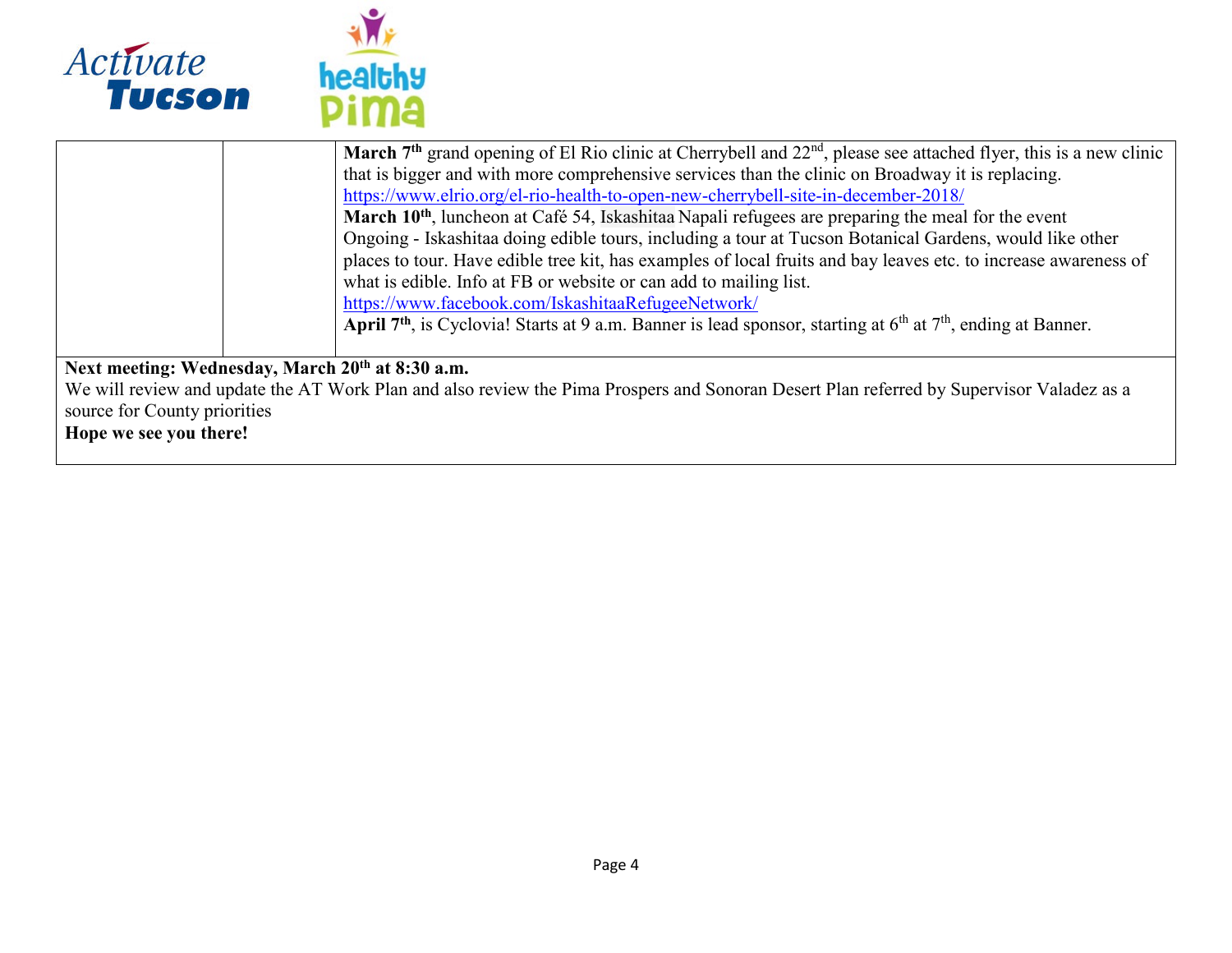

| Date (Time): $ $      | March 20, 2019 at 8:30 a.m.                                                                                                                                                                                                                                                                                                               |
|-----------------------|-------------------------------------------------------------------------------------------------------------------------------------------------------------------------------------------------------------------------------------------------------------------------------------------------------------------------------------------|
| Topic:                | Monthly Meeting                                                                                                                                                                                                                                                                                                                           |
| Attendees:            | Annemarie Medina, YMCA; Carolyn Owens, 501 Navigation; Nancy Gamboian, Pima Community College; Sabrina<br>Plattner UA MEZCOPH; Denise Ortega, The Garden Kitchen; Roseanne Nguyen, and Brian Eller, PCHD; Barbara<br>Eiswerth, Iskashitaa Refugee Network; Gabriela Barrillas, AZ Health Zone; Sierra Boyer, Tucson Parks and Rec; Joanna |
| Apologies:            | Dinan, Pima Co Parks and Rec; and Jessica Boerman, TOMF<br>Rhonda Gonzales, Community Food Bank, Nic Cogdall, PCHD                                                                                                                                                                                                                        |
| Meeting Facilitators: | Co-Chairs Annemarie Medina and Carolyn Owens                                                                                                                                                                                                                                                                                              |
| Minutes Prepared By:  | Carolyn Owens                                                                                                                                                                                                                                                                                                                             |

| <b>Agenda Topics</b> | <b>By</b> | <b>Discussion</b>                                                                                                     |
|----------------------|-----------|-----------------------------------------------------------------------------------------------------------------------|
| <b>Update from</b>   | Carolyn   | The committee has met in person once and has been in contact via email as well. Carolyn called Golden Pin Lanes       |
| <b>Bowling Alley</b> |           | twice to see if the group can visit the kitchen to see what would be needed, if anything, to hold classes, etc. There |
| Kitchen              |           | has been no response from calls, Annemarie has a contact with the bowling alley, she will try to get us in for a      |
| committee            |           | visit.                                                                                                                |
|                      |           | In the meantime, the committee will meet in April to compile a presentation for PCHD regarding potential uses         |
|                      |           | for the kitchen, partners, costs, benefits, and challenges. In keeping with Supervisor Valadez's suggestions, we      |
|                      |           | will keep it short, no more than two pages. Annemarie suggests compiling a list of current commercial kitchens        |
|                      |           | and use as well and the group will do this.                                                                           |
|                      |           | Barbara has asked to join this committee and we enthusiastically welcome her!                                         |
| Quarterly            | Group     | As suggested in our member survey, AT has quarterly reviews of our Work Plan. We will add updates to efforts to       |
| <b>Review of AT</b>  |           | support Complete Streets to add looking into nearby municipalities, such as Marana, Oro Valley, Sahuarita, etc. to    |
| 2019 Work Plan       |           | see what current ordinances are and if AT members can support efforts there. Brian said someone from Marana           |
|                      |           | wants to include Complete Streets there and reached out to Living Streets Alliance for help. We'll find out who       |
|                      |           | that was and follow up with them. Action Step: Annemarie, Martha, and Brian have formed a committee to                |
|                      |           | investigate what are current ordinances in municipalities regarding Complete Streets and how can AT help support      |
|                      |           | efforts to implement Complete Streets in these areas? Please contact Annemarie if you want to help!                   |
|                      |           | The Work Plan will be updated for the commercial kitchen piece, and for the Tucson Parks part.                        |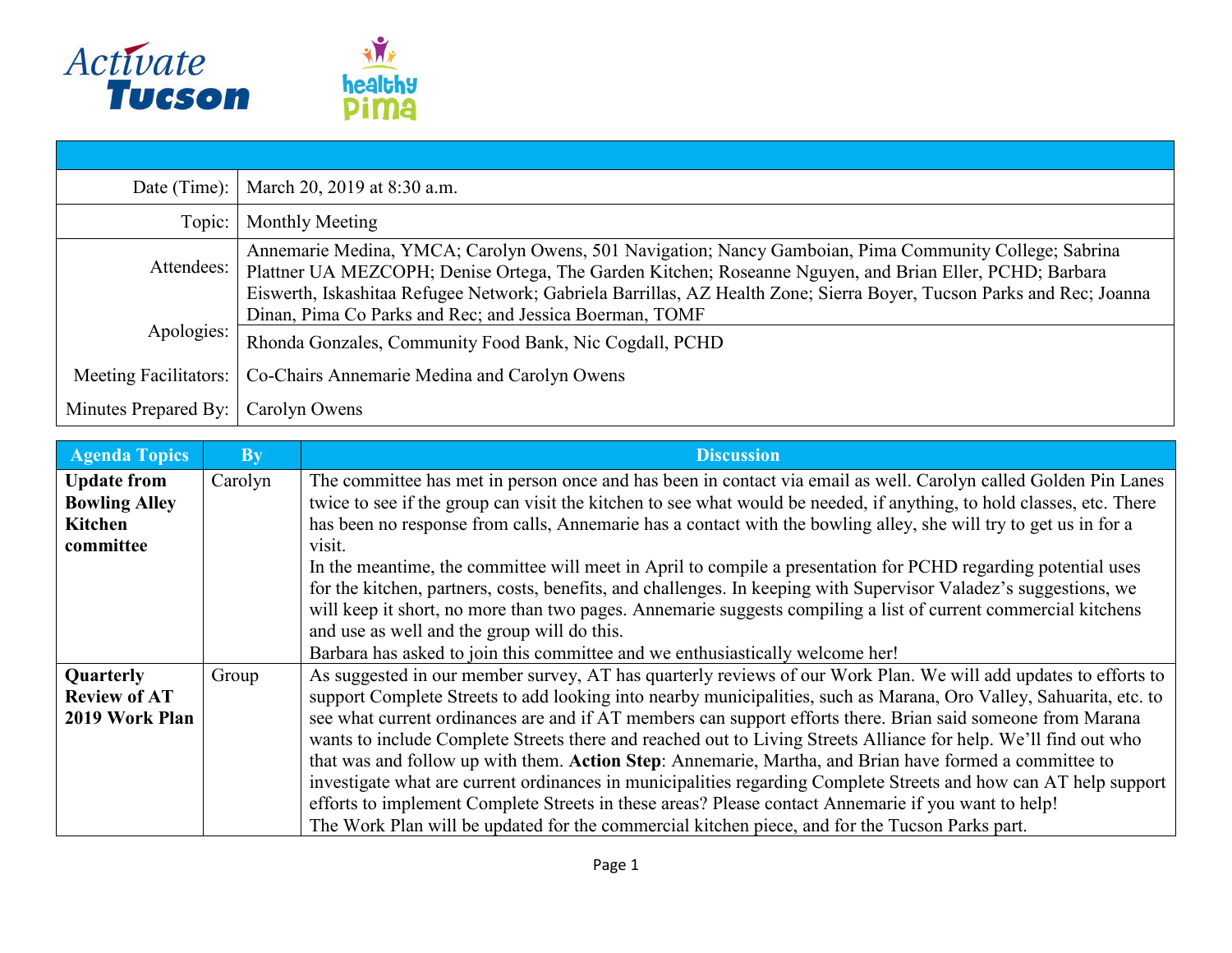



|                       |         | Members: Please continue to support the City of Tucson Parks improvements, they are already underway as Prop                  |
|-----------------------|---------|-------------------------------------------------------------------------------------------------------------------------------|
|                       |         | 407 passed and will be going on for several years. Sierra shares that many COT parks will have pools reopened                 |
|                       |         | this summer. We can share progress via social media so the public knows the funds are being put to good use.                  |
|                       |         | Visit https://www.tucsonaz.gov/parksbond for updates, maps of projects, etc.                                                  |
| <b>Review Pima</b>    | Group   | Supervisor Valadez mentioned these two initiatives as including language regarding street use as relates to                   |
| <b>Prospers and</b>   |         | Complete Streets. However, they are geared for rural Pima County so not really applicable. Sonoran Desert Plan                |
| <b>Sonoran Desert</b> |         | outlines open space use and development to ensure important features and cultural sites are preserved.                        |
| Plan                  |         | http://webcms.pima.gov/government/sustainability and conservation/conservation science/the sonoran desert c                   |
|                       |         | onservation plan The group felt it would be beneficial to have someone speak at a future AT meeting regarding                 |
|                       |         | the Sonoran Desert Plan. Martha has a connection and will help facilitate this.                                               |
| <b>Review BUILD</b>   | Group   | This is an RFP to support policy and systems change in a community or specific zip code. \$250,000 for 2 to 5                 |
| <b>Community</b>      |         | years. It supports what AT is already doing but the concept paper is due April 5 <sup>th</sup> and the grant requires a       |
| <b>Health RFP</b>     |         | partnership with a hospital or health system and that partner must also provide a one to one match. Additionally,             |
|                       |         | there are geographic priority areas in LA, TX, CA and NJ. Regions outside of those areas may apply but it means               |
|                       |         | reduced chance of an award. The group felt we would not be able to have a partnership and agreement with a                    |
|                       |         | hospital or health partner in time so will pass on this.                                                                      |
|                       |         | Going forward: AT members could identify a health inequity supported by statistics that occurs in our region,                 |
|                       |         | then identify policy(ies) that could push the needle on that. Then we will be ready for grants similar to BUILD.              |
| <b>Other</b>          | Group   | Martha mentions that the Fire Dept. wants to reduce bicycle and pedestrian accidents. Brian says there are groups             |
| <b>Discussion</b>     |         | working on this, they will connect these two efforts. In future, this may be an issue AT members will work to                 |
|                       |         | reduce as well.                                                                                                               |
|                       |         | Tucson House is a large housing apartment near Miracle Mile and Grant whose residents are low-income and                      |
|                       |         | include seniors, adults with disabilities, and refugees. They have a HUD grant and need a partner, Thrive in the 05           |
|                       |         | is possible. The group discussed isolation as an issue for many seniors that has negative health impacts. AT                  |
|                       |         | members will continue these conversations in the future.                                                                      |
| <b>Member</b>         | Members | March 23, Every 4 <sup>th</sup> Saturday Iskashitaa has citrus and other produce distributions at St Francis in the Foothills |
| <b>Activities and</b> |         | Church http://www.iskashitaa.org/events Also will start this model in Nogales in partnership with Mariposa                    |
| <b>Announcements</b>  |         | Clinic!                                                                                                                       |
|                       |         | March 23, Garden Kitchen sustainable landscape expo at Coop Extension 10 to 2,                                                |
|                       |         | https://cals.arizona.edu/pima/smartscape/sustainable-landscapes-expo/                                                         |
|                       |         | March 23, Pima Community College at Sam Lena Park for TB awareness, 9 to 2, a walk, booths, etc.                              |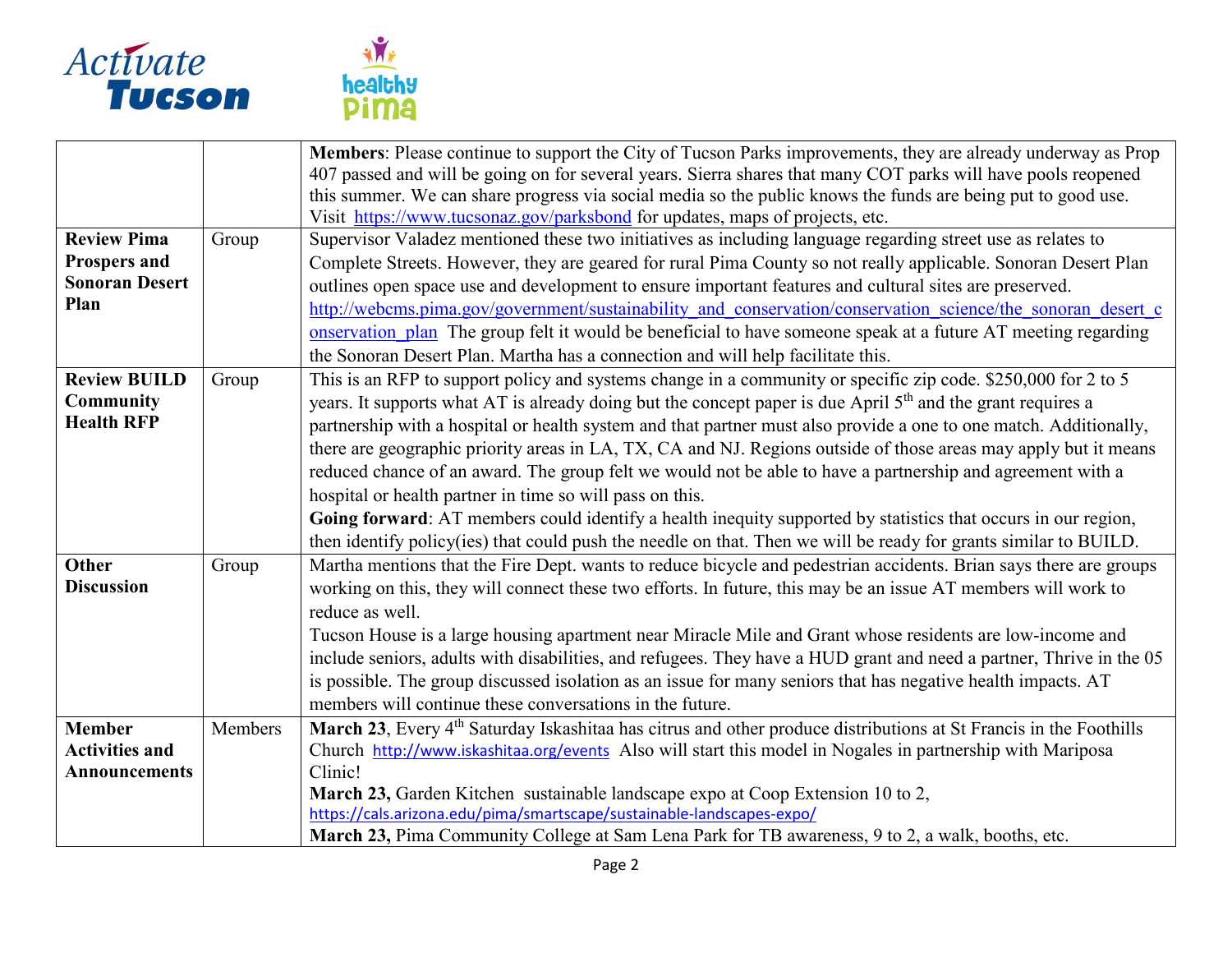



|                                                                             | March 24, Urban Garden Festival at Tucson Botanical Gardens http://www.iskashitaa.org/events                                              |  |
|-----------------------------------------------------------------------------|-------------------------------------------------------------------------------------------------------------------------------------------|--|
|                                                                             | March 25, Thrive in the '05 public meeting, 6 p.m. to 7:30, at PCC Downtown, see how to get involved                                      |  |
|                                                                             | https://www.thriveinthe05.com/                                                                                                            |  |
|                                                                             |                                                                                                                                           |  |
|                                                                             | March 30 <sup>th</sup> , COT Quincie Douglas Park Egg Hunt, noon to 3, free event for the family                                          |  |
|                                                                             | https://www.tucsonaz.gov/parks/QuincieDouglasCenter                                                                                       |  |
|                                                                             | April 1 <sup>st</sup> , Pima Co Parks class registration begins for summer camps and they fill up in 15 minutes (they are free            |  |
|                                                                             | for low-income families) visit http://webcms.pima.gov/government/natural resources parks and recreation/                                  |  |
|                                                                             | April 6 <sup>th</sup> , Garden Kitchen Fit First Saturday, walks, cooking demos, and more, walk starts at 9 a.m.                          |  |
|                                                                             | https://thegardenkitchen.org/events_page/                                                                                                 |  |
|                                                                             | April 7 <sup>th</sup> , is Cyclovia! Starts at 9 a.m. Banner is lead sponsor, starting at $6th$ at $7th$ , ending at Banner. See link for |  |
|                                                                             | more info https://www.cycloviatucson.org/                                                                                                 |  |
|                                                                             | April 15 <sup>th</sup> , COT Parks Summer Classes out, registration starts May 4 <sup>th</sup> , classes fill up fast!                    |  |
|                                                                             | https://www.tucsonaz.gov/parks/classes-and-programs                                                                                       |  |
|                                                                             | June and July, Healthy 2 B Me Summer Camps, looking for participants, scholarships are available, visit                                   |  |
|                                                                             | https://collaboratory.arizona.edu/content/healthy-2-b-me-summer-camp for more info and to register                                        |  |
| Next meeting: Wednesday, April 17th at 8:30 a.m.                            |                                                                                                                                           |  |
| We will review the Pima County Health Dept. newly released Needs Assessment |                                                                                                                                           |  |
| Hope we see you there!                                                      |                                                                                                                                           |  |
|                                                                             |                                                                                                                                           |  |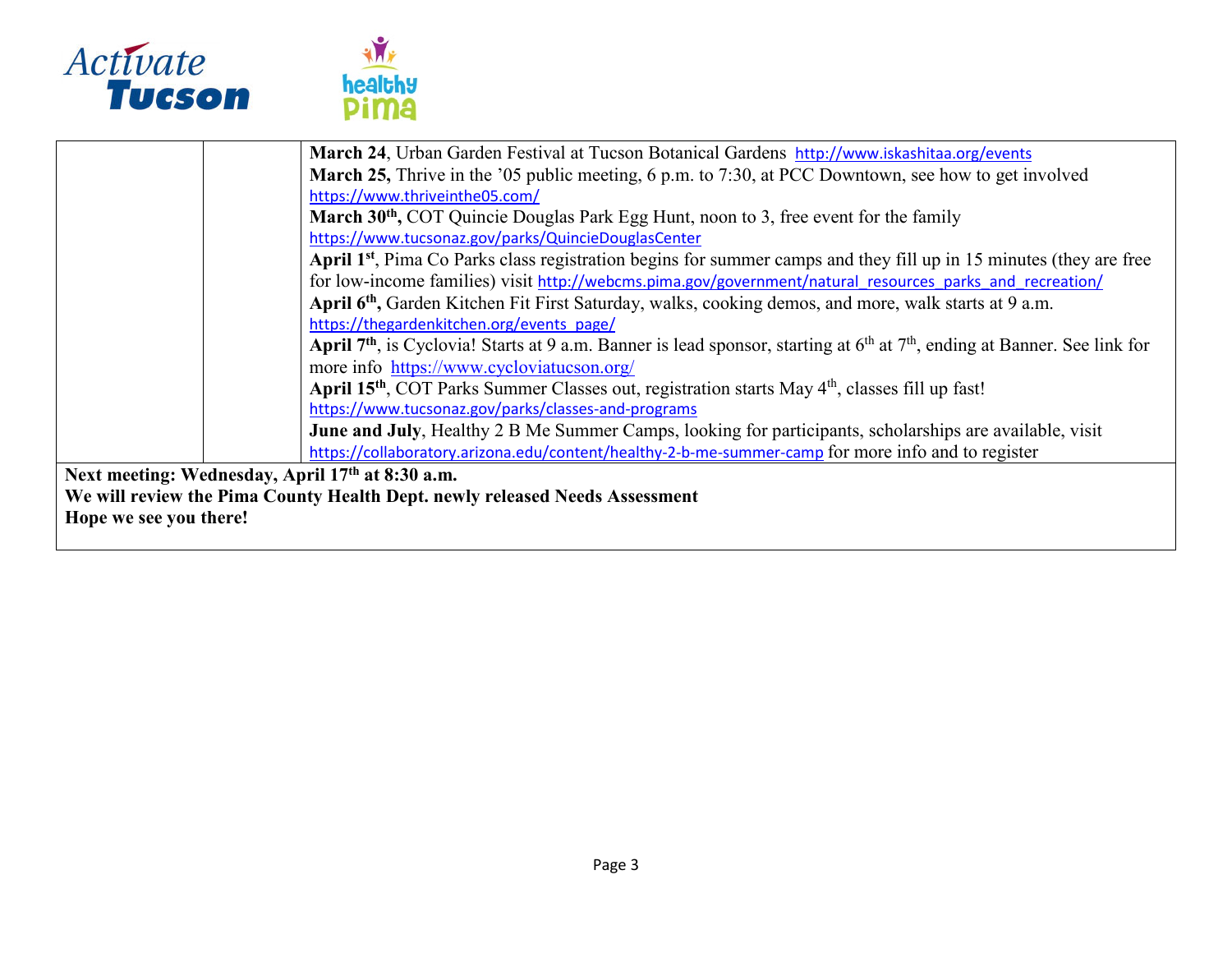

|                                      | Date (Time):   April 17, 2019 at 8:30 a.m.                                                                                                                                                                                                                                                                                                |  |  |
|--------------------------------------|-------------------------------------------------------------------------------------------------------------------------------------------------------------------------------------------------------------------------------------------------------------------------------------------------------------------------------------------|--|--|
| Topic:                               | Monthly Meeting                                                                                                                                                                                                                                                                                                                           |  |  |
| Attendees:                           | Annemarie Medina, YMCA; Carolyn Owens, 501 Navigation; Sabrina Plattner UA MEZCOPH; Jenn Parlin and Denise<br>Ortega, The Garden Kitchen; Hillary Viswanathain and Nic Cogdall, PCHD; Barbara Eiswerth, Iskashitaa Refugee<br>Network; Rhonda Gonzales and Kate DeShiell, Community Food Bank; Sierra Boyer, Tucson Parks and Rec; Joanna |  |  |
| Apologies:                           | Dinan, Pima Co Parks and Rec; and Jessica Boerman, TOMF                                                                                                                                                                                                                                                                                   |  |  |
|                                      | Cory Eckles                                                                                                                                                                                                                                                                                                                               |  |  |
| Meeting Facilitators:                | Co-Chairs Annemarie Medina and Carolyn Owens                                                                                                                                                                                                                                                                                              |  |  |
| Minutes Prepared By:   Carolyn Owens |                                                                                                                                                                                                                                                                                                                                           |  |  |

| <b>Agenda Topics</b>  | <b>B</b> <sub>v</sub> | <b>Discussion</b>                                                                                                |
|-----------------------|-----------------------|------------------------------------------------------------------------------------------------------------------|
| <b>Review of Pima</b> | Nic                   | Background: Pima County is required to conduct a Needs Assessment every 5 years; hospitals are required to do    |
| County                |                       | one every three years. Pima County now collaborates with the hospitals to conduct a Needs Assessment every       |
| <b>Community</b>      |                       | three years to combine resources and reduce duplication of effort.                                               |
| <b>Health Needs</b>   |                       | The most recent CHNA was just released in March 2019.                                                            |
| <b>Assessment</b>     |                       | https://www.tmcaz.com/assets/documents/community/2018-pima-county-community-health-needs-assessment.pdf          |
| (CHNA)                |                       | The priorities were identified through several processes – data review from multiple sources, focus groups,      |
| process               |                       | community forums and surveys.                                                                                    |
|                       |                       | Three priority areas were identified:                                                                            |
|                       |                       | 1. Behavioral health                                                                                             |
|                       |                       | 2. Obesity and related chronic disease (diabetes)                                                                |
|                       |                       | 3. Access to services (hours and transportation foster access, plus other access)                                |
|                       |                       | Next steps: PCHD and the hospitals are disseminating the report. During the next three years, PCHD will go back  |
|                       |                       | to the community to identify how to address identified issues and create action plans. This will be accomplished |
|                       |                       | primarily through existing Action Groups (including AT) Action Groups are community-led, not led by PCHD.        |
|                       |                       | PCHD will discuss new priority areas with existing Action Groups to see how they can support these efforts, if   |
|                       |                       | input dictates a new group, a new group will be created.                                                         |
|                       |                       |                                                                                                                  |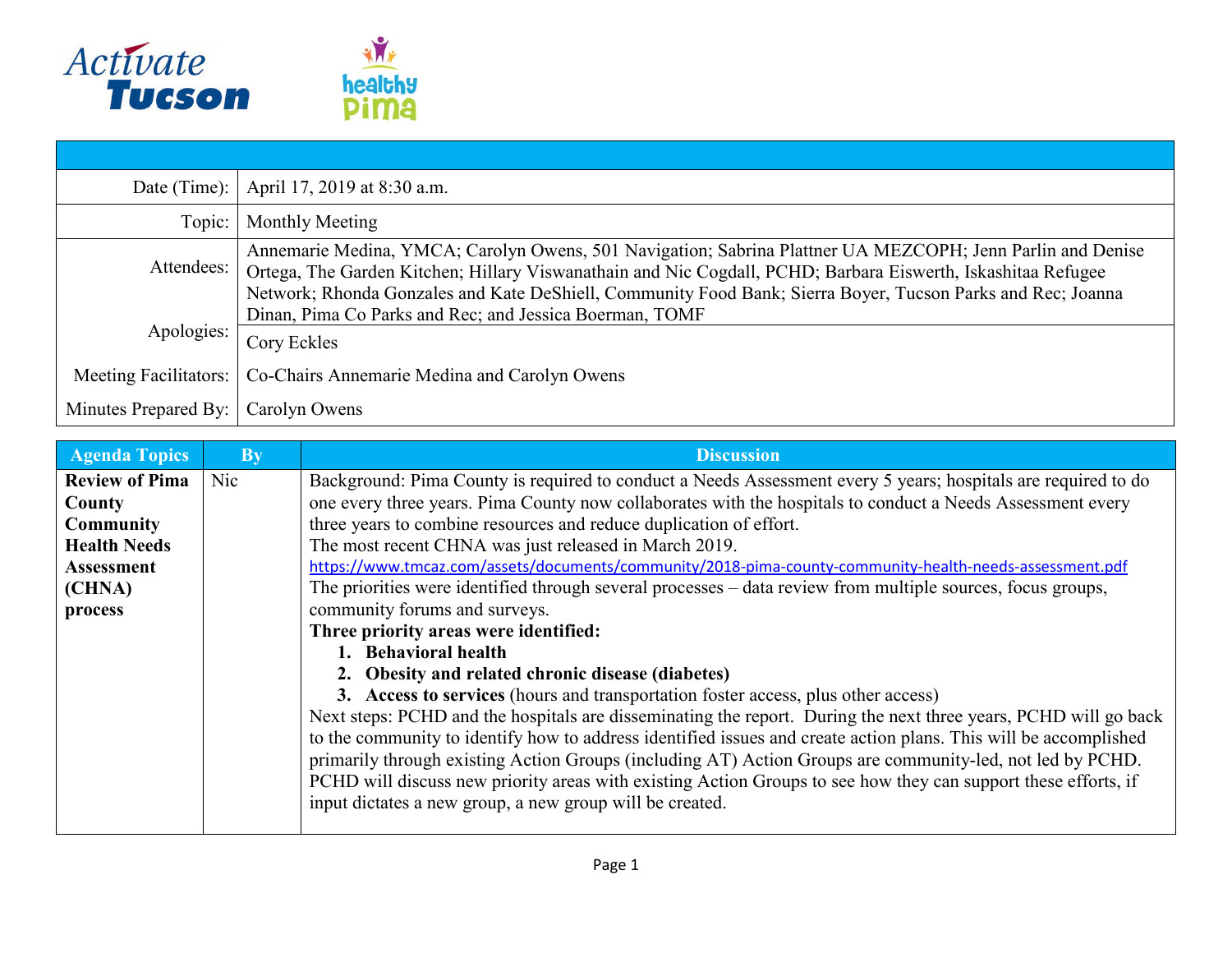



| Group   | The group comments that the CHNA process has improved over the past few years and discusses what are next                                                                                                                                                                                                                                                                                    |
|---------|----------------------------------------------------------------------------------------------------------------------------------------------------------------------------------------------------------------------------------------------------------------------------------------------------------------------------------------------------------------------------------------------|
|         | steps for AT, i.e. what policies could our group help implement that will support the priority areas:                                                                                                                                                                                                                                                                                        |
|         | Suggestions:                                                                                                                                                                                                                                                                                                                                                                                 |
|         | AT will continue our focus on policy and advocacy to support physical activity, nutrition, and built<br>environment in Tucson and Pima County                                                                                                                                                                                                                                                |
|         | Identify what areas are highest need, demonstrated through data                                                                                                                                                                                                                                                                                                                              |
|         | Combine that with "low hanging fruit" grants available that can support efforts, policies supported by<br>multiple groups/representatives                                                                                                                                                                                                                                                    |
|         | New SNAP regulations - what will be the impact? Can we advocate for changes to the rule? Still in<br>process, we'll continue to review this and identify how we can mitigate negative effects; Barbara is<br>meeting with Supervisor Valadez to discuss                                                                                                                                      |
|         | AT members - Those providing services provide info on what they see, both positive and negative, to use as<br>identifying community needs they see, especially what impacts access to services. What works? What are                                                                                                                                                                         |
|         | barriers? COT does not have funds to add sidewalks or increase bus services so how do you increase                                                                                                                                                                                                                                                                                           |
|         | transportation to health care? Or support walking to school? (as examples)                                                                                                                                                                                                                                                                                                                   |
|         | Next steps: We will see what other Action Groups are doing then have AT fill gaps where that makes sense.                                                                                                                                                                                                                                                                                    |
|         | During the next few months the groups will meet and identify priorities.                                                                                                                                                                                                                                                                                                                     |
| Members | Barbara from Iskashitaa says there are 500 asylum seekers being released every day in Tucson from ICE, they<br>have nothing, the community desperately need donations to help families on their way with food, water, clothes<br>diapers, etc. Most going somewhere else but need something right now. Contact Iskashitaa to learn how you can<br>help http://www.iskashitaa.org/take-action |
| Members | April 22 <sup>nd</sup> , Solar Panel Celebration at Reid Park near the rose garden at 10 a.m.                                                                                                                                                                                                                                                                                                |
|         | April 24 <sup>th</sup> , COT Parks Commission mtg, open to the public, 3:30 p.m.                                                                                                                                                                                                                                                                                                             |
|         | April 25 <sup>th</sup> , Grant Professionals Assoc. S AZ Chapter workshop on "Managing Your Grants so They Don't                                                                                                                                                                                                                                                                             |
|         | Manage You, \$25 for nonmembers, RSVP not required, held at Habitat for Humanity meeting room 3501 N.                                                                                                                                                                                                                                                                                        |
|         | Mountain Ave, 9:30 a.m. to 11:30 a.m.                                                                                                                                                                                                                                                                                                                                                        |
|         | April 28 <sup>th</sup> , Healthy South Tucson, 8 a.m. to 1 p.m., Mission View Elementary 2600 S. 8th<br>May $7th$ , Diabetes Empowerment Education class beginning, at Ott Y, 401 S. Prudence, Tuesdays 1:30 to 3:30 for                                                                                                                                                                     |
|         | 7 weeks, pilot project. Call or email the Ott to register, 520-885-2317, Ott@tucsonymca.org, must have                                                                                                                                                                                                                                                                                       |
|         | diagnosed with diabetes and pre diabetes                                                                                                                                                                                                                                                                                                                                                     |
|         |                                                                                                                                                                                                                                                                                                                                                                                              |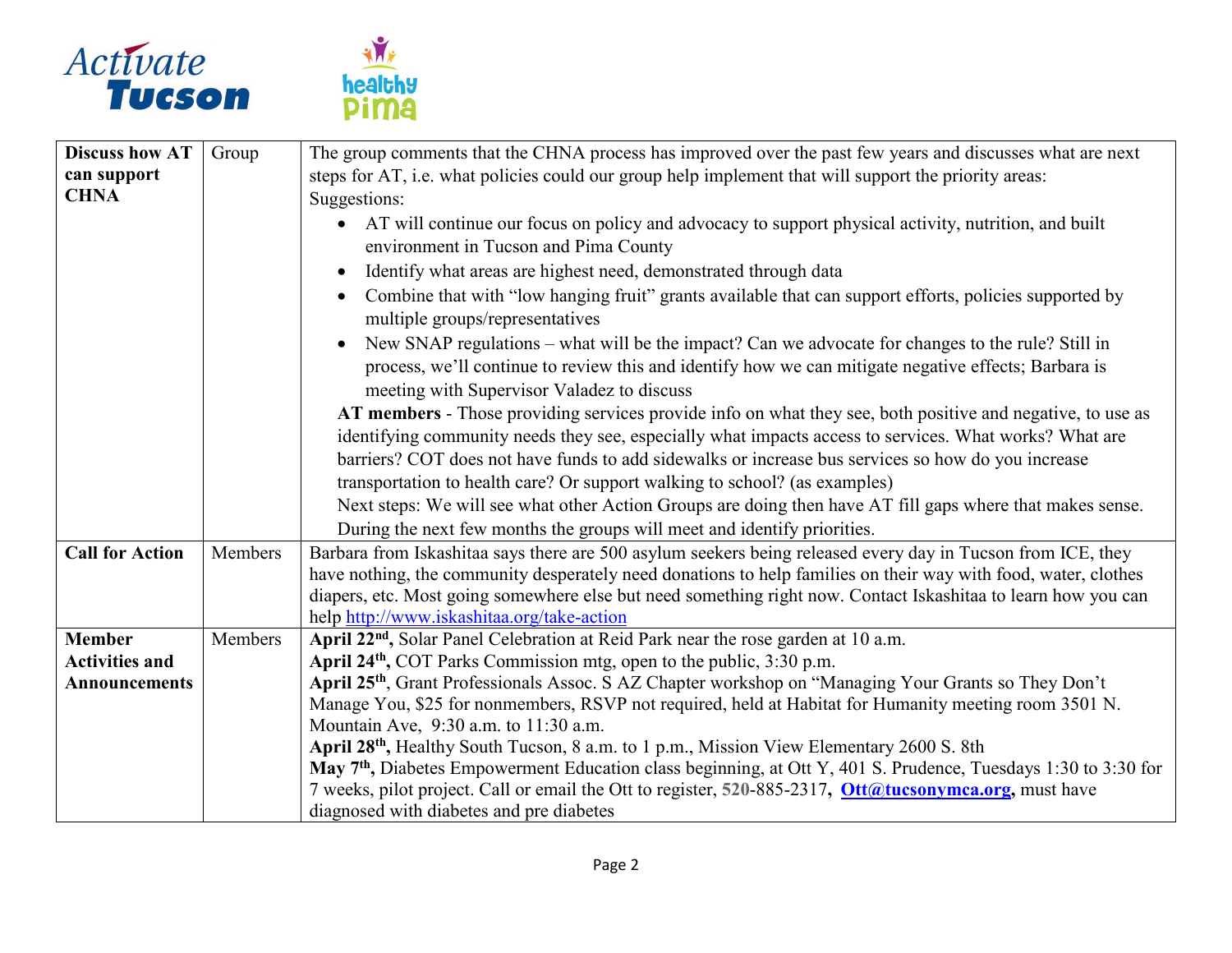



|                        | May 11 <sup>th</sup> , Letter Carriers Food Drive, please put nonperishable food at your mailbox for one of the food banks            |
|------------------------|---------------------------------------------------------------------------------------------------------------------------------------|
|                        | largest food drives! Also please consider volunteering at the event, several locations need help unloading and                        |
|                        | sorting the food https://www.communityfoodbank.org/Events/Detail/letter-carriers-stamp-out-hunger-food-drive-                         |
|                        | 2019                                                                                                                                  |
|                        | May 15 <sup>th</sup> , Edible Tree Tour, coordinated by Iskashitaa, held every 3 <sup>rd</sup> Wednesday at Tucson Botanical Gardens, |
|                        | helps identify native and nonnative edible trees in our community; edible tree kits available for \$150                               |
|                        | http://www.iskashitaa.org/events                                                                                                      |
|                        | <b>Summer Camps:</b>                                                                                                                  |
|                        | April 15 <sup>th</sup> , COT Parks Summer Classes out, registration starts May 4 <sup>th</sup> , classes fill up fast!                |
|                        | https://www.tucsonaz.gov/parks/classes-and-programs                                                                                   |
|                        | April 30 <sup>th</sup> , Registration opens for Pima County Parks summer camps, free but fill up fast, log on at 6 a.m. to            |
|                        | reserve a place                                                                                                                       |
|                        | YMCA Summer Camps, variety of length and locations, scholarships available!                                                           |
|                        | https://tucsonymca.org/program-cat/camps/                                                                                             |
|                        | June and July, Healthy 2 B Me Summer Camps, looking for participants, scholarships are available, visit                               |
|                        | https://collaboratory.arizona.edu/content/healthy-2-b-me-summer-camp for more info and to register                                    |
|                        | Next meeting: Wednesday, May 15th at 8:30 a.m. We'll have an update and presentation from the Kitchen Committee group                 |
| Hope we see you there! |                                                                                                                                       |
|                        |                                                                                                                                       |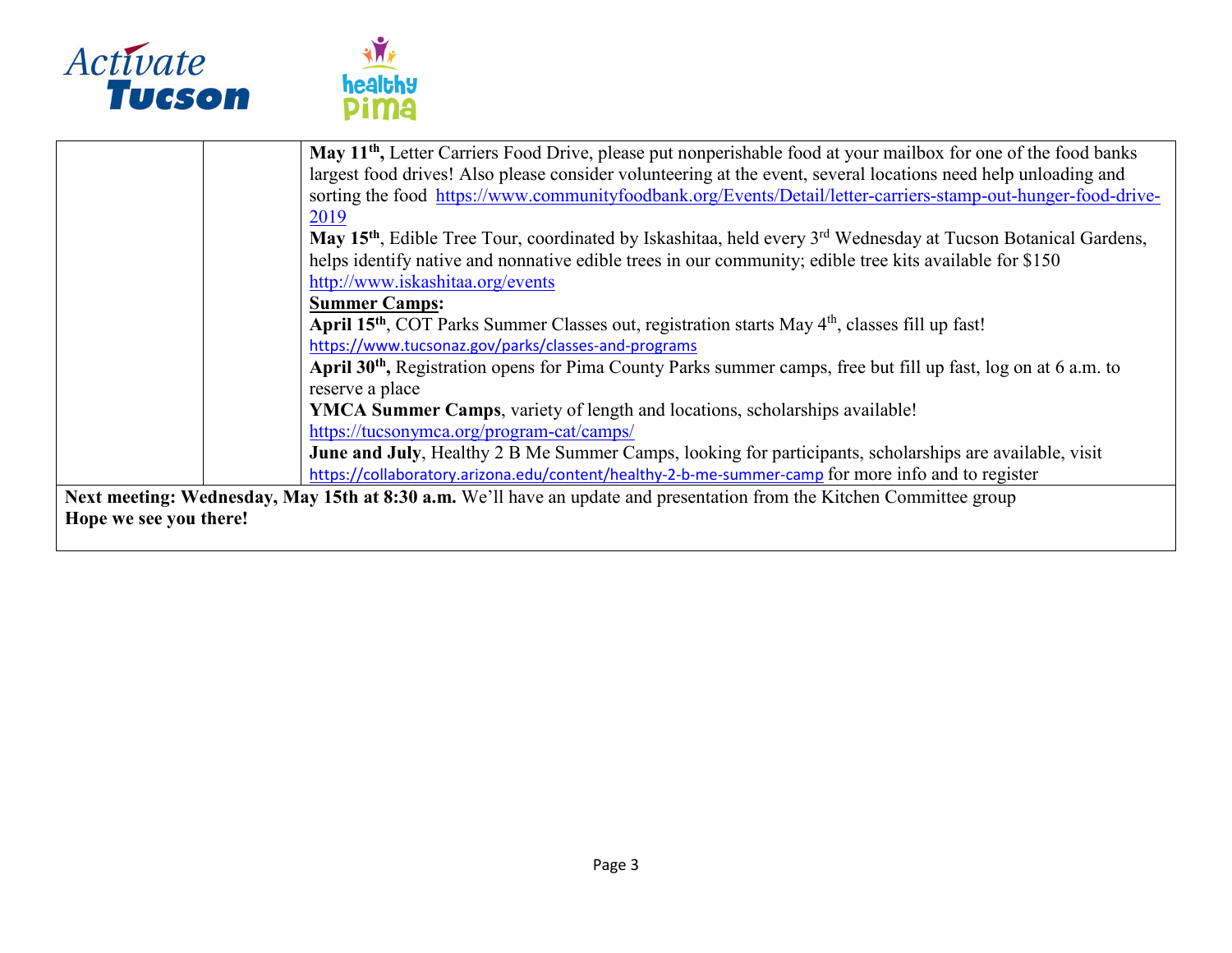

|                       | Date (Time): June 19, 2018 8:30 a.m.                                                                                                                                                                                                |
|-----------------------|-------------------------------------------------------------------------------------------------------------------------------------------------------------------------------------------------------------------------------------|
| Topic:                | Monthly Meeting                                                                                                                                                                                                                     |
| Attendees:            | Annemarie Medina, YMCA; Sabrina Plattner UA MEZCOPH; Denise Ortega, The Garden Kitchen; Brian Eller, PCHD;<br>Jessica Boerman, TOMF; Cory Eckles, Stay Naked Fit; Jenn Parlin, PCCo-Op Ext; Joanna Dinan, PC NRPR; Nichole<br>Hearn |
| Apologies:            | Carolyn Owens                                                                                                                                                                                                                       |
| Meeting Facilitators: | Co-Chairs Annemarie Medina and Carolyn Owens                                                                                                                                                                                        |
| Minutes Prepared By:  | Annemarie Medina                                                                                                                                                                                                                    |

| <b>Agenda Topics</b>                                                                     | <b>Responsible</b> | <b>Discussion</b>                                                                                                                                                                                                                                                                                                                                                                                                                                                                                                                                                                                                                                                                                                                                                                                                                                               |
|------------------------------------------------------------------------------------------|--------------------|-----------------------------------------------------------------------------------------------------------------------------------------------------------------------------------------------------------------------------------------------------------------------------------------------------------------------------------------------------------------------------------------------------------------------------------------------------------------------------------------------------------------------------------------------------------------------------------------------------------------------------------------------------------------------------------------------------------------------------------------------------------------------------------------------------------------------------------------------------------------|
| <b>Cory Eckles</b><br>discuss goals and<br>activities to help<br>support healthy<br>food | Cory Eckles        | Cory has been a firefighter with the Silverbell Fire Dept for 10 years. The FD deals with mostly 911 calls and<br>most or the time by the time they arrive it is too late. He sees a lot of incidences where an unhealthy lifestyle<br>is the root cause so he decided he wanted to do something about it. He started a company called Stay Naked<br>that has Stay Naked Kitchen and Stay Naked Fit. Both are based on "naked" food, unprocessed and healthy.<br>Stay Naked Fit is a personal training studio where he and several other trainers work with clients one on one.<br>His goal is to educate people on healthy eating and says "healthy food should be accessible, good tasting,<br>good quality and affordable."                                                                                                                                  |
| <b>Review kitchen</b><br>committee<br>proposal                                           |                    | The one sheet proposal was suggested by Supervisor Valadez as an easy communication for those that we are<br>speaking with who are unaware of the opportunities for the commercial kitchen at the soon to be renovated<br>Golden Pins Lanes (purchased by PC to turn into office space for multiple county departments). The<br>committee explored gaps in the area of food services, especially those for small business and entrepreneurs.<br>The assessed the current commercial kitchen spaces that are available and what barriers there were. For<br>example the Garden Kitchen is very limited in what it can host due to its funding source. One group that has a<br>high need is our refugee population that has limited income and lack of support.<br>Possible partners that could assist with the services at the kitchen at the old bowling alley: |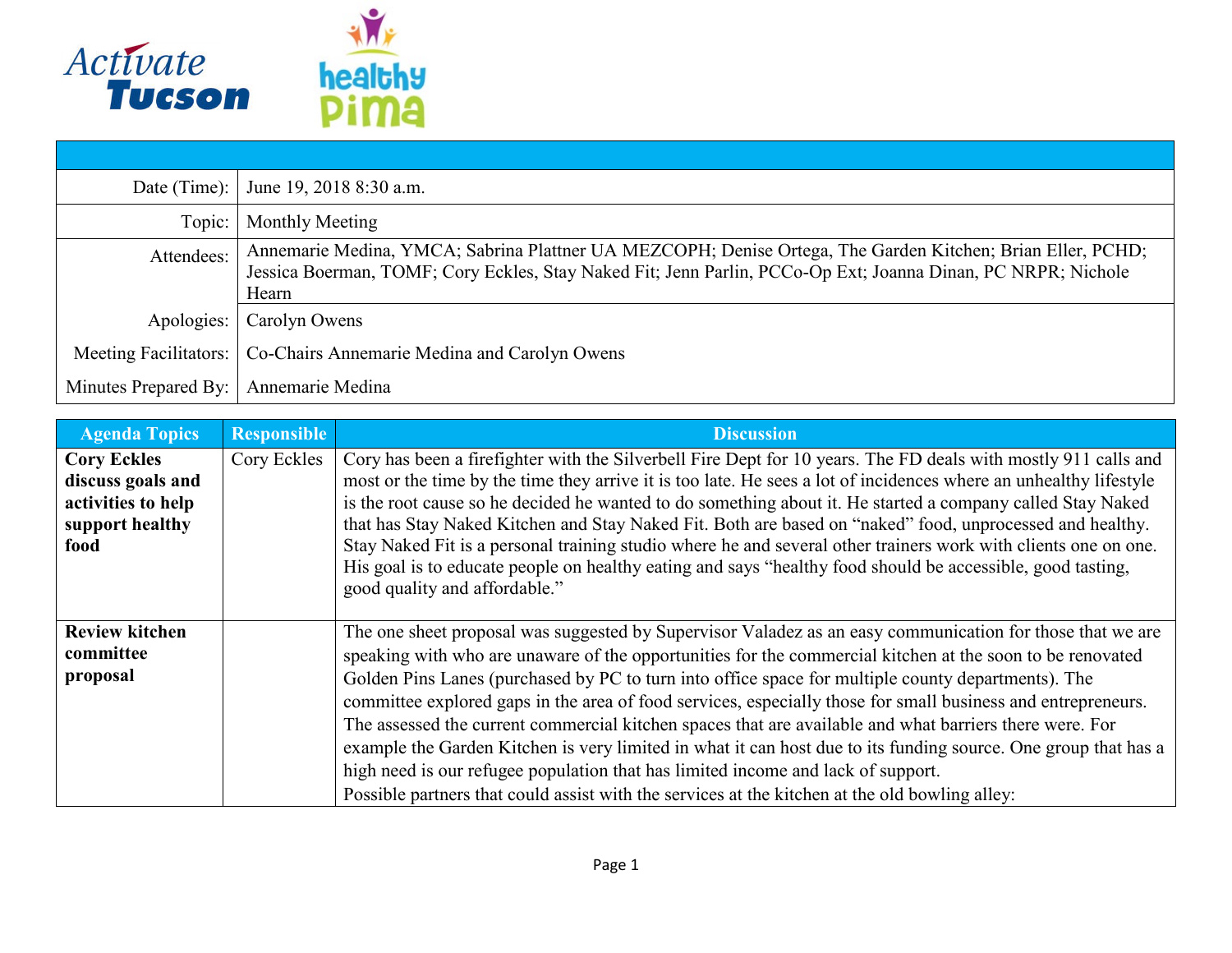

| healthy |  |
|---------|--|
|         |  |

|                                                   |         | Pima County Health Dept: regulations, streamline and help with licensing, especially those that are non-       |
|---------------------------------------------------|---------|----------------------------------------------------------------------------------------------------------------|
|                                                   |         | English speaking, Management staffing for the kitchen program, PCC with students to teach or support           |
|                                                   |         | teaching modules, Garden Kitchen, teaching skills                                                              |
|                                                   |         | Community Partners: PCC, Iskashita, Stay Naked, UA Coop Ext, UA COPH                                           |
|                                                   |         | A decision was made to discuss further at the August meeting. It was determined that it would be best to       |
|                                                   |         | present to the new HD Director once they are in place before presenting to the BOS.                            |
| <b>Review Needs</b>                               |         | Focus for this assessment is equity and looking at the social determinants of health. Three priority areas are |
| Assessment                                        |         | Behavioral Health, Access to services and Obesity prevention. AT can provide resources and referrals and       |
|                                                   |         | help with information dissemination. Nic from PCHD will be asked to present at August meeting.                 |
| <b>Member Activities</b>                          | Members | Joanna Dinan from PC Parks: Mammograms available at Ellie Towne Center July 16                                 |
| and                                               |         | Garden Kitchen Healthy and Delicious with a Latin Twist Hands on cooking class June 29, 10am – 1pm             |
| <b>Announcements</b>                              |         |                                                                                                                |
| Next meeting: Wednesday, August 21st at 8:30 a.m. |         |                                                                                                                |
| Hope we see you there!                            |         |                                                                                                                |
|                                                   |         |                                                                                                                |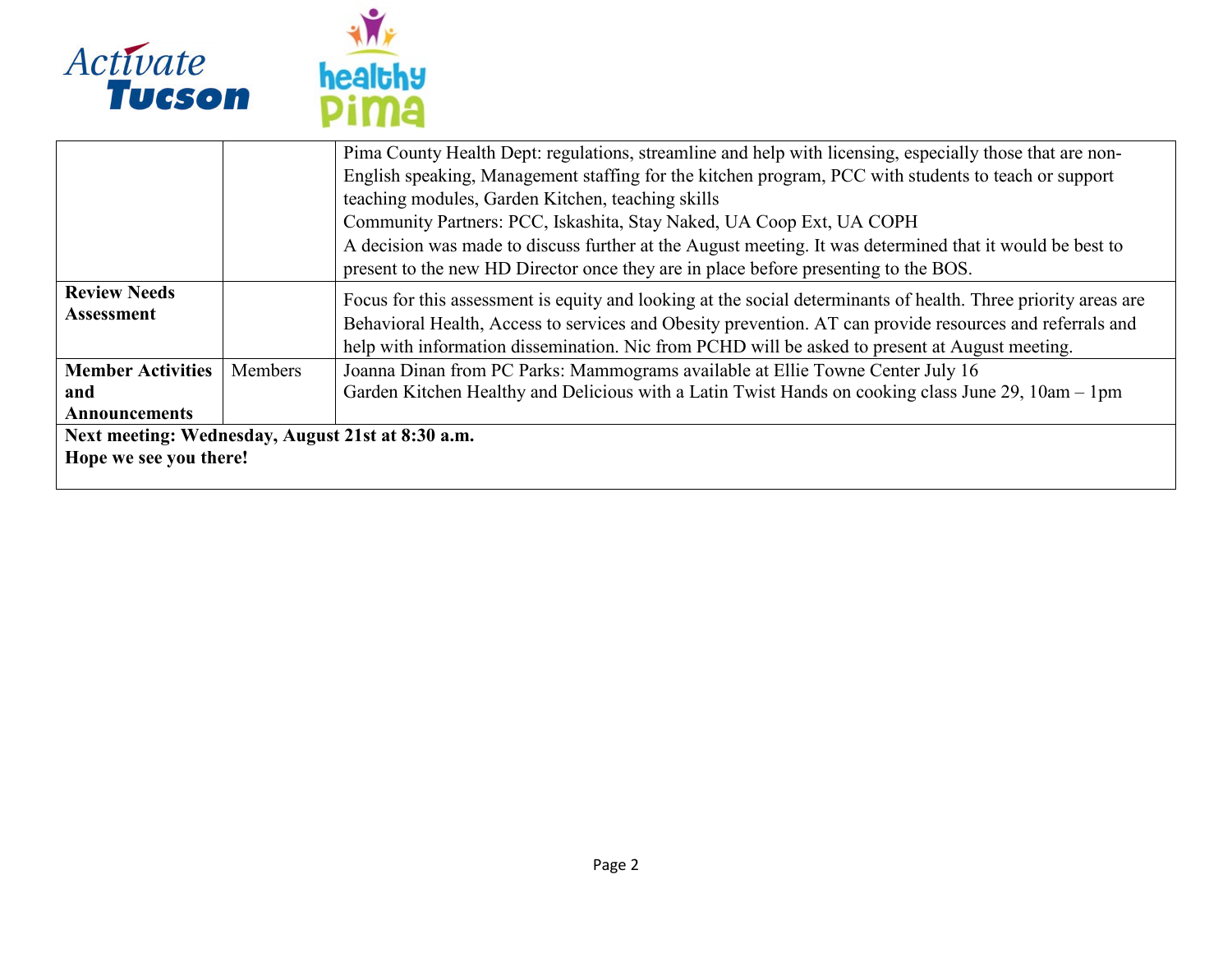

| Date (Time): $\vert$         | August 21, 2018 8:30 a.m.                                                                                                                                                                                                                                                                                       |
|------------------------------|-----------------------------------------------------------------------------------------------------------------------------------------------------------------------------------------------------------------------------------------------------------------------------------------------------------------|
| Topic:                       | Monthly Meeting                                                                                                                                                                                                                                                                                                 |
| Attendees:                   | Annemarie Medina, YMCA; Carolyn Owens, 501 Navigation; Jenn Parlin, The Garden Kitchen; Nic Cogdall and Krista<br>Cardenas, PCHD; Jessica Boerman, TOMF; Joanna Dinan, PC NRPR; Rhonda Gonzales, Community Food Bank; Moira<br>Alexander and Nina Puglisi, El Rio Health Center; and Valerie Seeton, Iskashitaa |
| Apologies:                   | Sabrina Plattner UA MEZCOPH                                                                                                                                                                                                                                                                                     |
| <b>Meeting Facilitators:</b> | Co-Chairs Annemarie Medina and Carolyn Owens                                                                                                                                                                                                                                                                    |
| Minutes Prepared By:         | Carolyn Owens                                                                                                                                                                                                                                                                                                   |

| <b>Agenda Topics</b>   | <b>Responsible</b> | <b>Discussion</b>                                                                                             |
|------------------------|--------------------|---------------------------------------------------------------------------------------------------------------|
| <b>Welcome Krista!</b> |                    | Krista Cardenas has joined the Health Department and will be overseeing Healthy Pima and the Workgroups       |
|                        |                    | (Activate Tucson is a workgroup of Healthy Pima). Krista brings knowledge and enthusiasm (and lots of         |
|                        |                    | great questions!) we are excited to have her join us!                                                         |
| <b>Review kitchen</b>  | Committee          | The group reviewed the kitchen proposal and discussed. The new head of the Pima County Health                 |
| committee              | members            | Department may not be hired until early 2020. The group discussed this and decided since Pima County has      |
| proposal               | and group          | said they will keep the commercial kitchen we can wait. Nic will confirm timeline for hiring replacement.     |
|                        |                    | Annemarie will ask Chuck Huckleberry about the timeline for Pima County moving into the old bowling           |
|                        |                    | alley and get his thoughts on waiting to present to head of Health Department vs discussing this with another |
|                        |                    | Pima County representative. The group decided to wait on this for now and it would be best to have the        |
|                        |                    | Health Department.                                                                                            |
|                        |                    | Update since AT meeting: Leadership at PCHD is interested in hearing about the proposal and co-chairs will    |
|                        |                    | meet with PCHD leadership on Sept 12 at 2:30 p.m. at Abrams. Please contact Carolyn or Annemarie if you       |
|                        |                    | would like to attend as well. Thanks to Nic for organizing this!                                              |
| <b>Update on PCHD</b>  | Nic Cogdall        | Nic provided an overview of the Needs Assessment process for Pima County. The Needs Assessment is             |
| <b>CHNA</b>            |                    | required to maintain Health Department accreditation and hospitals are required to complete as well. Pima     |
|                        |                    | County has combined these two requirements and now completes a Needs Assessment for all of Pima County        |
|                        |                    | in collaboration with local hospitals. The Assessment gathers data on the health of the County and identifies |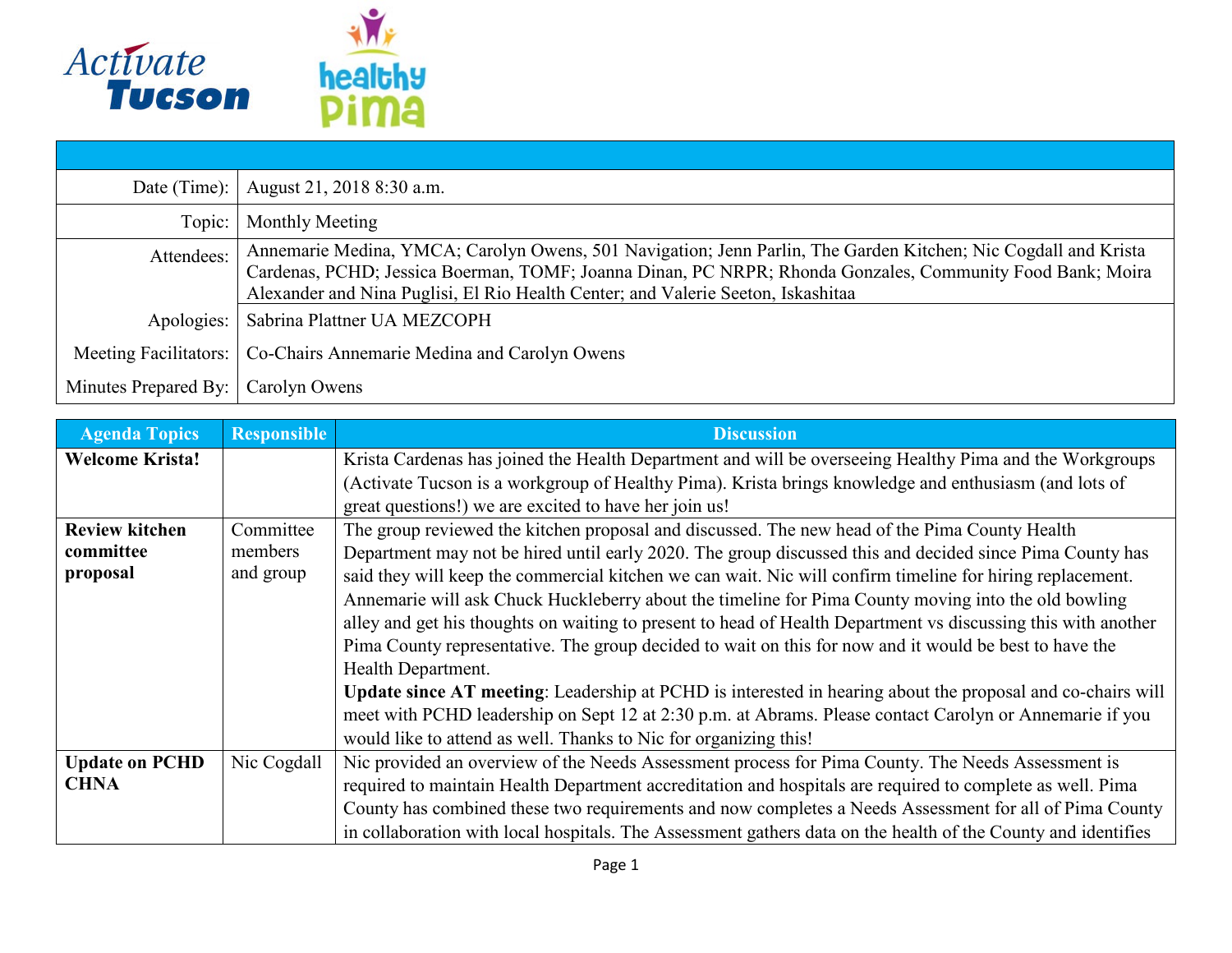



|                               |         | priorities for the Community Health Needs Assessment (CHNA) including social determinants of health.<br>Priorities are Behavioral Health, including mental health and substance abuse; Obesity and Chronic Disease;<br>and Access to Services, with a broad definition that includes transportation and whether services offered in a<br>culturally competent manner.<br>Findings include that heart disease is the leading cause of death in Pima County, obesity and diabetes rates<br>are still very high. Only 1 in four report they eat the recommended amount of fresh food and 20% report no |
|-------------------------------|---------|-----------------------------------------------------------------------------------------------------------------------------------------------------------------------------------------------------------------------------------------------------------------------------------------------------------------------------------------------------------------------------------------------------------------------------------------------------------------------------------------------------------------------------------------------------------------------------------------------------|
|                               |         | physical activity.<br>Moira reports that El Rio has begun a social determinant of health survey for each patient that will be                                                                                                                                                                                                                                                                                                                                                                                                                                                                       |
|                               |         | completed at least annually. Results will be reviewed to assess barriers to health.<br>The response to the CHNA is still in process. AT can begin to address identified issues without waiting. See                                                                                                                                                                                                                                                                                                                                                                                                 |
|                               |         | next section to updates to our Work Plan.                                                                                                                                                                                                                                                                                                                                                                                                                                                                                                                                                           |
| <b>AT Work Plan</b><br>update | Group   | AT has a Work Plan as part of our participation in Healthy Pima. Based on priorities and need for Pima<br>County some ways AT may consider supporting efforts are:                                                                                                                                                                                                                                                                                                                                                                                                                                  |
|                               |         | Support awareness of importance of a healthy diet to reduce incidence of obesity and/or diabetes<br>$\bullet$                                                                                                                                                                                                                                                                                                                                                                                                                                                                                       |
|                               |         | Continue to support efforts to increase access to physical activity<br>$\bullet$                                                                                                                                                                                                                                                                                                                                                                                                                                                                                                                    |
|                               |         | Support public transportation to increase access to health care<br>$\bullet$                                                                                                                                                                                                                                                                                                                                                                                                                                                                                                                        |
|                               |         | • Advocate for other health systems to conduct a social determinants of health survey similar to El Rio                                                                                                                                                                                                                                                                                                                                                                                                                                                                                             |
|                               |         | Please see updated Work Plan. This discussion will continue at future meetings - please share your thoughts                                                                                                                                                                                                                                                                                                                                                                                                                                                                                         |
| <b>Member Activities</b>      | Members | at AT meetings or via email to either Carolyn or Annemarie.<br>Sept 10, Not Alone screening at the Loft (see flyer) Dan wanted to share this with the group, it's an important                                                                                                                                                                                                                                                                                                                                                                                                                      |
| and                           |         | film that discusses suicide prevention and mental health resources in our community.                                                                                                                                                                                                                                                                                                                                                                                                                                                                                                                |
| <b>Announcements</b>          |         | Iskashitaa is hosting Cultural Luncheons and they sell out fast! Two are scheduled in September. See the link                                                                                                                                                                                                                                                                                                                                                                                                                                                                                       |
|                               |         | for details and see if there is still availability. There is a fee but it supports our local refugees. They have other                                                                                                                                                                                                                                                                                                                                                                                                                                                                              |
|                               |         | cool programs that support local food and cooking http://www.iskashitaa.org/events<br>Sept 14, Community Food Bank Hunger Walk, put together a team and support your food bank! See the link                                                                                                                                                                                                                                                                                                                                                                                                        |
|                               |         | for details and to register https://www.communityfoodbank.org/hungerwalk                                                                                                                                                                                                                                                                                                                                                                                                                                                                                                                            |
|                               |         | Nov 2, Community Food Bank Pumpkin Smash, food trucks, activities and a fun way to compost your                                                                                                                                                                                                                                                                                                                                                                                                                                                                                                     |
|                               |         | Halloween pumpkins. At Las Milipitas community garden.                                                                                                                                                                                                                                                                                                                                                                                                                                                                                                                                              |
|                               |         | Also on Nov 2, Taste of the Desert festival at the Garden Kitchen, 10 a.m. to 2 p.m., it's easy to do both!                                                                                                                                                                                                                                                                                                                                                                                                                                                                                         |
|                               |         | The Garden Kitchen has regular cooking classes, both free and for a fee and the 1st Saturday of the month is                                                                                                                                                                                                                                                                                                                                                                                                                                                                                        |
|                               |         | Fit First Saturday with lots of fun activities https://thegardenkitchen.org/                                                                                                                                                                                                                                                                                                                                                                                                                                                                                                                        |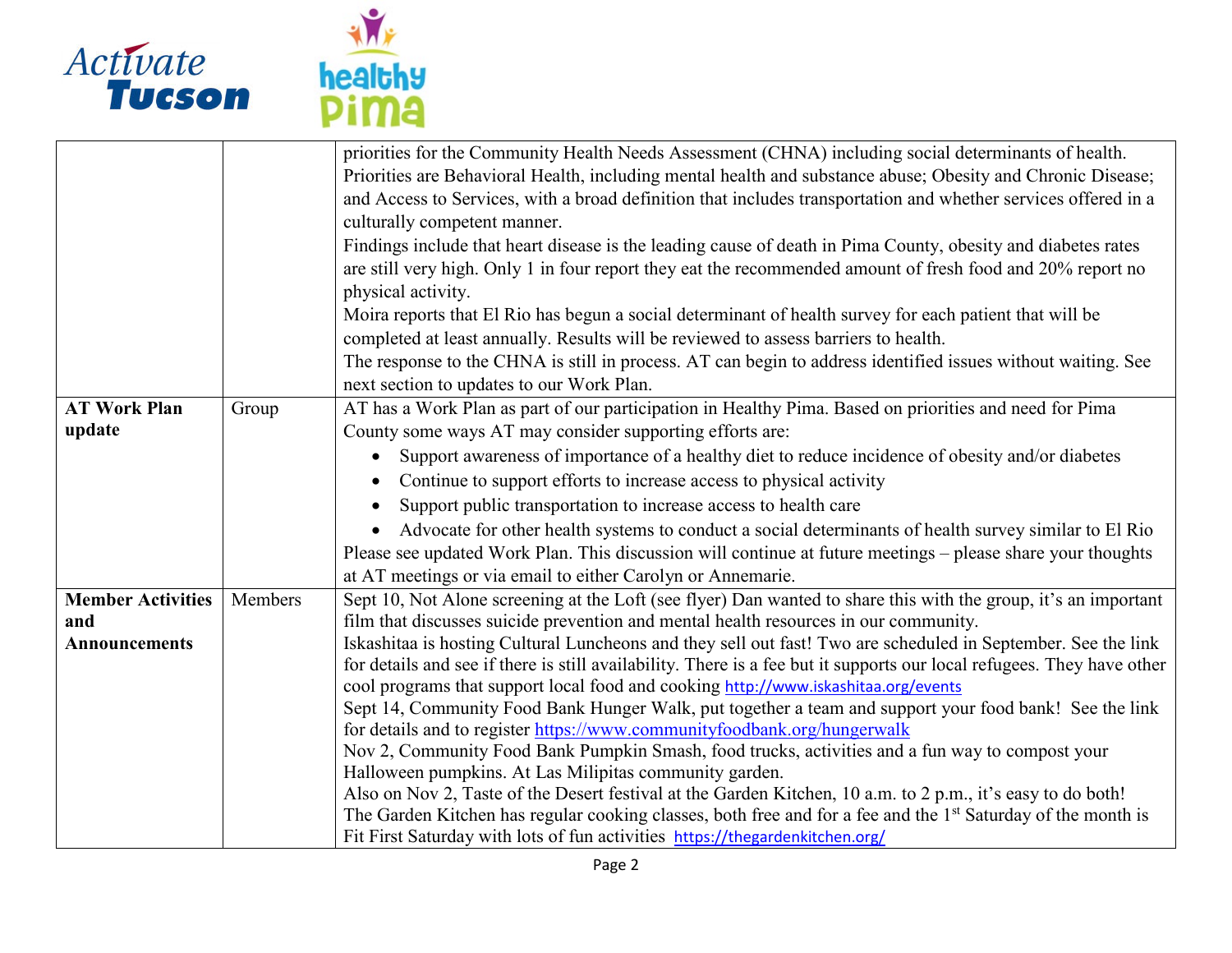

|                                                                                                                                                                                                                                                                                  |       | El Rio expansion at Golf Links and Kolb is complete and open! They also have a Health On University<br>coming to a location near Time Market in collaboration with TMC.<br>Pima County Parks and Rec still has a few spots left for their free after school programs in rural areas. For K-<br>6 <sup>th</sup> grade with lots of programs, homework help etc.<br>http://webcms.pima.gov/cms/one.aspx?portalId=169&pageId=391<br>Sept 2, in collaboration with Flowing Wells public library, PC Parks presents Defense Against the Dark Arts<br>to address bullying for teens and tweens and will be offered several times, register at the link |
|----------------------------------------------------------------------------------------------------------------------------------------------------------------------------------------------------------------------------------------------------------------------------------|-------|--------------------------------------------------------------------------------------------------------------------------------------------------------------------------------------------------------------------------------------------------------------------------------------------------------------------------------------------------------------------------------------------------------------------------------------------------------------------------------------------------------------------------------------------------------------------------------------------------------------------------------------------------|
|                                                                                                                                                                                                                                                                                  |       | https://pima.bibliocommons.com/events/5d55bf744d791b3a003edb05? ga=2.216875798.1666981196.1567011937-<br>800788152.1490379575<br>Sept 12, Fall prevention at Ellie Towne Hall for older adults, please share as falls are a leading cause of injury<br>in seniors http://webcms.pima.gov/cms/one.aspx?portalId=169&pageId=3696<br>Sept 19, 2 to 4 p.m. at Community Fdn S AZ campus, Grant Professionals Assoc. Government Funder Panel,<br>free for members, \$25 for nonmembers, visit<br>https://www.grantprofessionals.org/ev_calendar_day.asp?date=9/19/2019&eventid=452                                                                    |
| <b>Special Notice</b>                                                                                                                                                                                                                                                            | Moira | Moira shares that Weight Watchers has created an app directed toward children (as young as 8!) that is<br>extremely harmful and even dangerous. Children should not diet as its very detrimental to their health. Please<br>join us in advocating to our friends, family, colleagues, and the community (as well as Weight Watchers) to<br>reject this.                                                                                                                                                                                                                                                                                          |
| Next meeting: Wednesday, September 18 at 8:30 a.m. We'll continue our discussion on how to address needs in the CHNA, and plan for what<br>government representatives to invite next, perhaps a panel with new City Council members and the new mayor?<br>Hope we see you there! |       |                                                                                                                                                                                                                                                                                                                                                                                                                                                                                                                                                                                                                                                  |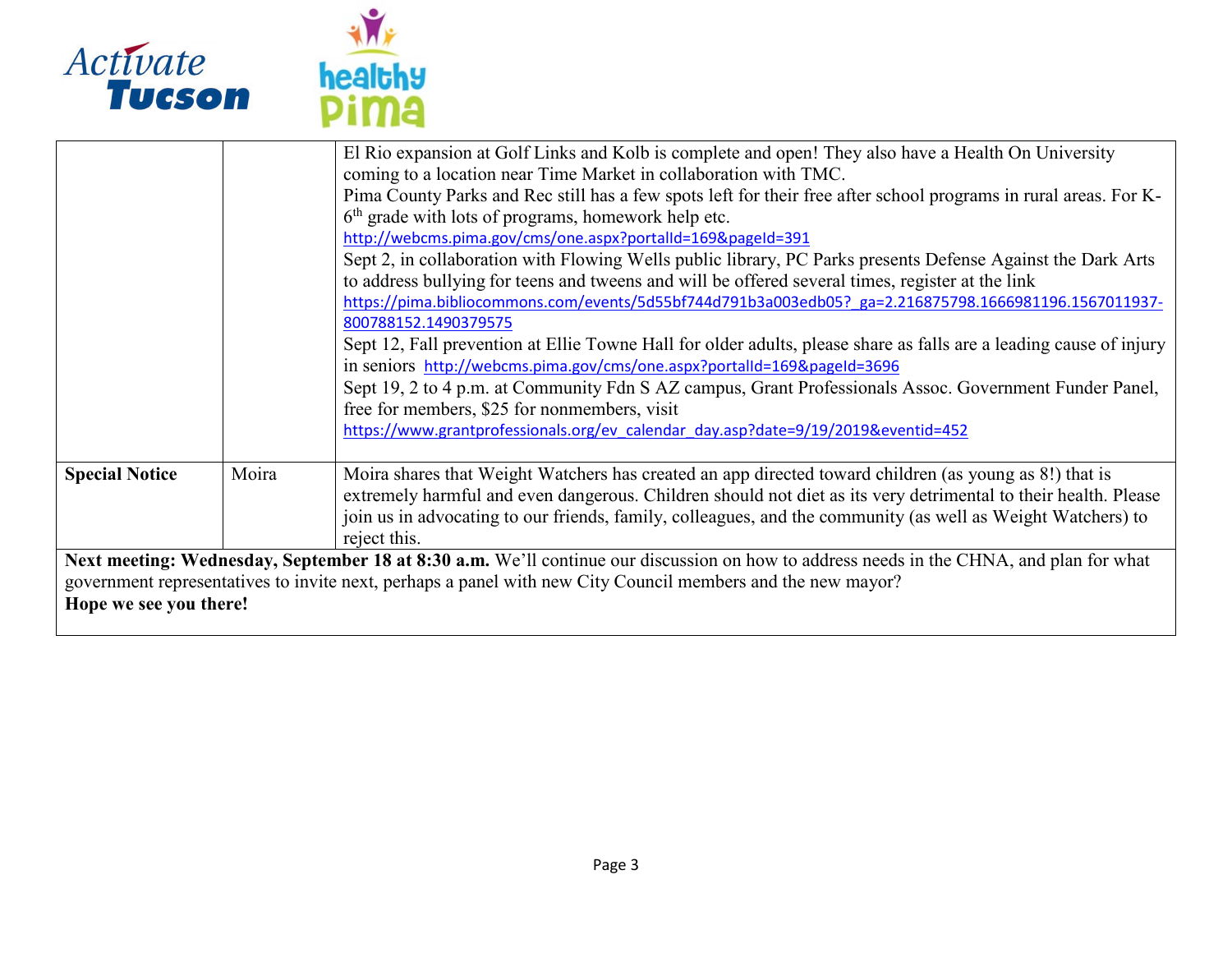

| Date (Time):          | October 16, 2019 at 8:30 a.m.                                                                                                                                                                                                                                                                                               |
|-----------------------|-----------------------------------------------------------------------------------------------------------------------------------------------------------------------------------------------------------------------------------------------------------------------------------------------------------------------------|
| Topic:                | Monthly Meeting                                                                                                                                                                                                                                                                                                             |
| Attendees:            | Carolyn Owens, 501 Navigation; Jenn Parlin, The Garden Kitchen; Krista Cardenas, PCHD; Jessica Boerman, and Nicole<br>Struck, TOMF; Joanna Dinan, PC NRPR; Sabrina Plattner UA MEZCOPH; Moira Alexander, El Rio Health Center; and<br>Becky Welp, Child Parent Centers. Special guest Patrick Hartley, COT Complete Streets |
| Apologies:            | Annemarie Medina, YMCA                                                                                                                                                                                                                                                                                                      |
| Meeting Facilitators: | Co-Chair Carolyn Owens                                                                                                                                                                                                                                                                                                      |
| Minutes Prepared By:  | Carolyn Owens                                                                                                                                                                                                                                                                                                               |

| <b>Agenda Topics</b>  | <b>Responsible</b> | <b>Discussion</b>                                                                                                        |
|-----------------------|--------------------|--------------------------------------------------------------------------------------------------------------------------|
| <b>City of Tucson</b> | Patrick            | The group enjoyed a terrific presentation by Patrick about the COT Complete Streets policies and activities.             |
| Complete              | Hartley,           | Please review the copy of the ppt attached for details. Highlights: Complete Streets policy passed in Feb 2019,          |
| <b>Streets</b>        | Program            | thanks to Living Streets Alliance and other partners for all their work in supporting this policy. Complete Streets      |
| presentation          | Coordinator        | support the use of all users, not just cars. Guiding principles for the policy are: safety, accessibility, diversity and |
|                       |                    | inclusivity, land use, environment, and economic vitality. There is not one size fits all but safety for all is a        |
|                       |                    | priority. Pedestrians that are struck in Tucson is very high and many of the efforts will be to reduce this.             |
|                       |                    | A Complete Streets Coordinating Council has been established and their first meeting will be October 30 <sup>th</sup> .  |
|                       |                    | There is also a technical review committee that includes all COT departments, including fire and police. See the         |
|                       |                    | implementation chart in the ppt for detail.                                                                              |
|                       |                    | There will be a Mobility Master Plan with a 25 year capital investment plan for transportation that integrates           |
|                       |                    | Complete Streets. Stakeholder and public forums will occur in the next few months to receive input and have the          |
|                       |                    | community involved. Activate Tucson members can help by participating and promoting. More information                    |
|                       |                    | will be shared as it becomes available.                                                                                  |
|                       |                    | This effort is coordinating with the Parks proposition and RTA as well as other projects. Krista suggests                |
|                       |                    | partnering with the Loop projects as well.                                                                               |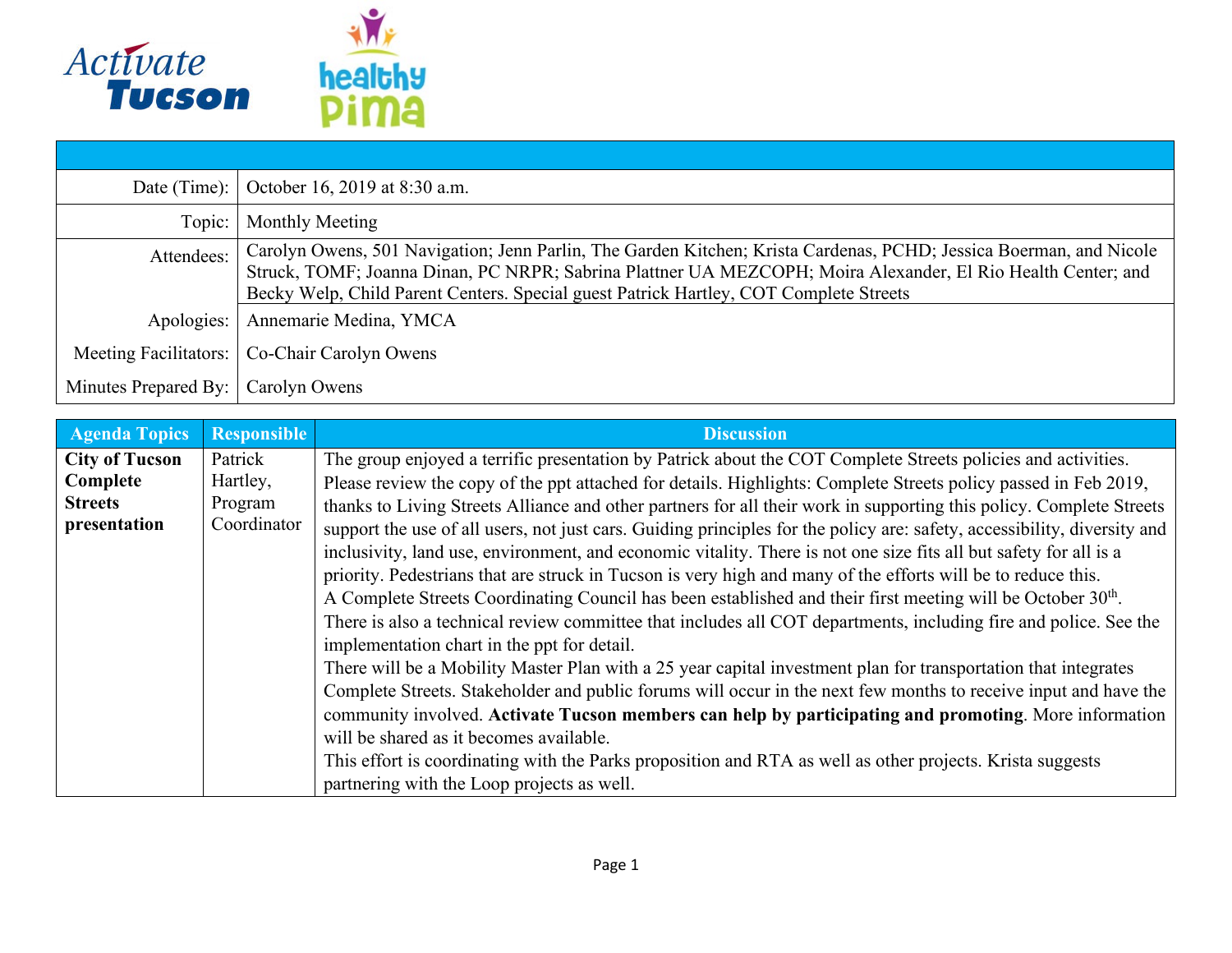



|                                                                |         | Many of the safety improvements will include narrowing lanes to slow automobile traffic while allowing for<br>more space for cyclists and pedestrians. Activate Tucson members can help support these efforts and share<br>information on why these efforts are important. It may slow commute for some people so education will be key.<br>Thanks again to Patrick for sharing with the group. We'll stay in touch with Complete Streets activities and will<br>share details on how we can all support and promote these efforts. Patrick's email is<br>Patrick.Hartley@tucsonaz.gov.                                                                                                                                                                                                                                                                                                                                                                               |
|----------------------------------------------------------------|---------|-----------------------------------------------------------------------------------------------------------------------------------------------------------------------------------------------------------------------------------------------------------------------------------------------------------------------------------------------------------------------------------------------------------------------------------------------------------------------------------------------------------------------------------------------------------------------------------------------------------------------------------------------------------------------------------------------------------------------------------------------------------------------------------------------------------------------------------------------------------------------------------------------------------------------------------------------------------------------|
| <b>Update on</b><br><b>PCHD CHNA</b>                           | Krista  | Krista will be leading the efforts to implement the 2018 CHNA and will present at the November Activate<br>Tucson meeting with more detail on the timeline and process. The group suggests changing the dialogue around<br>obesity moving forward in keeping with current best practices to ensure there is more focus on supporting health<br>vs focusing on body type.<br>For November's meeting we ask all AT members to:<br>Bring suggestions for how to obtain broader community buy in<br>What groups should Krista reach out to<br>How can AT members promote whole health and thoughtfulness about messaging                                                                                                                                                                                                                                                                                                                                                  |
| <b>Bowling Alley</b><br>kitchen meeting<br>update              | Carolyn | In September PCHD leaders invited AT co-chairs to meet with them to discuss the Bowling Alley kitchen.<br>There was tremendous representation from PCHD, including the Interim Director Bob England. The staff were<br>interested in AT's ideas to have classes for the community at the site. PCHD will be keeping the kitchen and<br>already had plans to use it for safe food handling classes and had discussed classes for WIC recipients. There<br>will be three PC departments at this site, not just the health department, so that is a consideration. Site<br>improvements and final PC departments is still in process.<br>The good news is PCHD seemed very open to partnering with community organizations to offer classes on<br>canning and cooking. We will follow up with them as the site improvements are completed. A business<br>incubator model is probably not viable at this time, there was little interest shown in a program of that type. |
| <b>Member</b><br><b>Activities and</b><br><b>Announcements</b> | Members | Nov 2 10 a.m. to 2 p.m. Garden Kitchen Taste of the Desert (flyer sent previously)<br>https://thegardenkitchen.org/events page/<br>Nov 2 1 p.m. to 4 p.m. Las Milpitas Pumpkin Smash, easy to go to both!<br>https://www.communityfoodbank.org/Events/Detail/pumpkin-smash-2019<br>PAG looking for volunteers to do pedestrian and bike counts, please consider completing the volunteer training<br>(one hour) and helping out. You can choose which intersection you do.<br>http://www.pagregion.com/Default.aspx?tabid=1323                                                                                                                                                                                                                                                                                                                                                                                                                                        |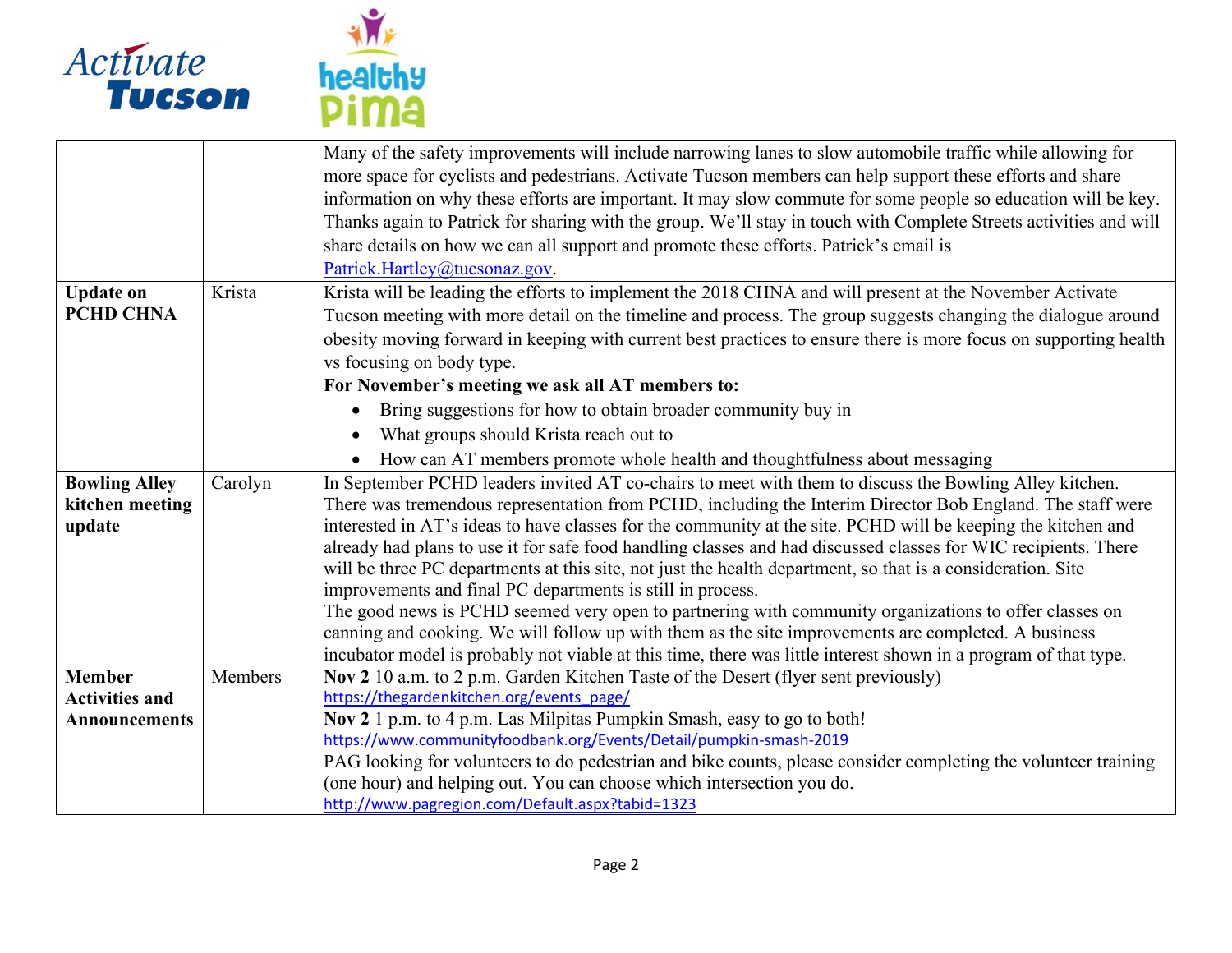

**Next meeting: Wednesday, November 20th at 8:30 a.m.** We'll continue our discussion on how to address needs in the CHNA, and plan for what government representatives to invite next, perhaps a panel with new City Council members and the new mayor? Also discussion of 2020 meeting times and place, should we change? Ellie Towne Community Center is available and TOMF is willing to continue to host. **Hope we see you there!**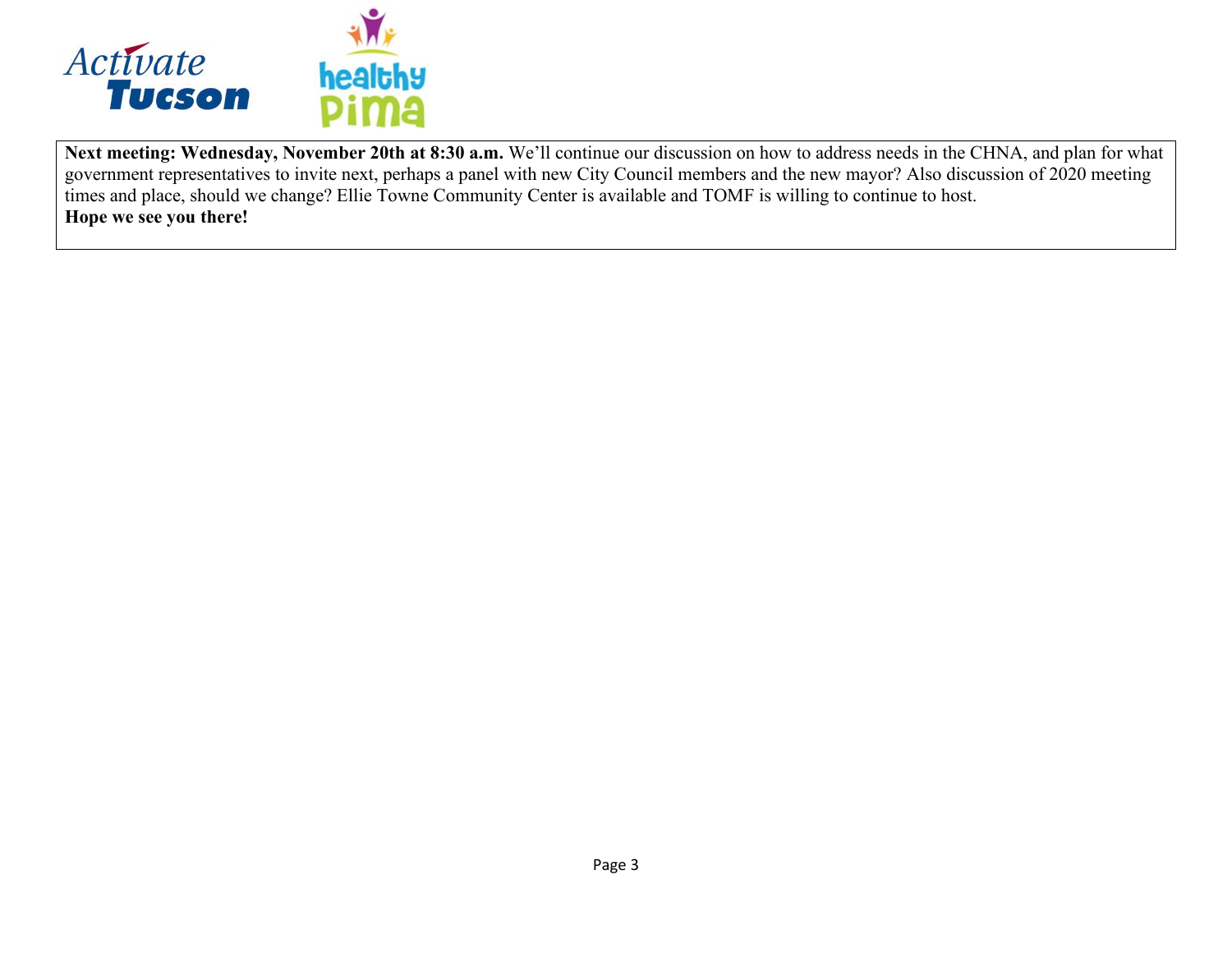

| Date (Time): $ $      | November 20, 2019 at 8:30 a.m.                                                                                                                                                                                                                                              |
|-----------------------|-----------------------------------------------------------------------------------------------------------------------------------------------------------------------------------------------------------------------------------------------------------------------------|
| Topic:                | Monthly Meeting                                                                                                                                                                                                                                                             |
| Attendees:            | Carolyn Owens, 501 Navigation; Annemarie Medina, YMCA; Jenn Parlin, The Garden Kitchen; Krista Cardenas, PCHD;<br>Jessica Boerman, TOMF; Sabrina Plattner UA MEZCOPH; Becky Welp, Child Parent Centers; Nancy Gamboian, Pima<br>College; and Lucy Howell, My Healthy Globe. |
| Apologies:            | Rhonda Gonzales, Community Food Bank; Brian Eller, PCHD; Moira Alexander, El Rio Health Center; and Francisca<br>Villegas-Braker, YWCA Women's Business Center                                                                                                              |
| Meeting Facilitators: | Co-Chairs Annemarie Medina and Carolyn Owens                                                                                                                                                                                                                                |
| Minutes Prepared By:  | Carolyn Owens                                                                                                                                                                                                                                                               |

| <b>Agenda Topics</b> | <b>Responsible</b> | <b>Discussion</b>                                                                                                |
|----------------------|--------------------|------------------------------------------------------------------------------------------------------------------|
| <b>New Member</b>    | Becky              | Becky from Child-Parent Centers has joined Activate Tucson – welcome Becky! She shares that CPC is the           |
| <b>Child Parent</b>  |                    | local Head Start for southern Arizona and serves 5 counties. Head Start provides pre-school for low-income       |
| <b>Centers</b>       |                    | families but also has other programs such as literacy, employment assistance, health and nutrition services      |
|                      |                    | (including signing up for SNAP and/or WIC). They partner with El Rio to help with immunizations and PCHD.        |
|                      |                    | Their advisory committee includes many Activate Tucson members (like Sabrina). They do a lot! Visit their        |
|                      |                    | website at https://childparentcenters.org/ to learn more, including how they may be able to help your clients.   |
| <b>Update II on</b>  | Krista             | Krista presented at our group despite being unwell, thank you Krista, we appreciate you! Next steps for the      |
| <b>PCHD CHNA</b>     |                    | CHNA will be a large group meeting, probably held in January, that will include all the Healthy Pima             |
|                      |                    | workgroups (Activate Tucson is a workgroup of Healthy Pima). This will allow for networking, each group to       |
|                      |                    | share what policies or other advocacy efforts they are doing and help us have a united voice when applicable.    |
|                      |                    | Krista is working on setting a date and location now; we'll send out the information on the large group meeting  |
|                      |                    | when available. Some highlights from other groups are a diabetes services resource map, this is not your average |
|                      |                    | map, it's user friendly, detailed, and searchable. Check it out via the "diabetes resource link:                 |
|                      |                    | https://www.healthypima.com/                                                                                     |
|                      |                    | Here's the funky part, although a needs assessment was completed in 2018 (and is available online, here's the    |
|                      |                    | link https://www.healthypima.com/community-health-needs-assessments) the 2015 CHNA is being used. Krista         |